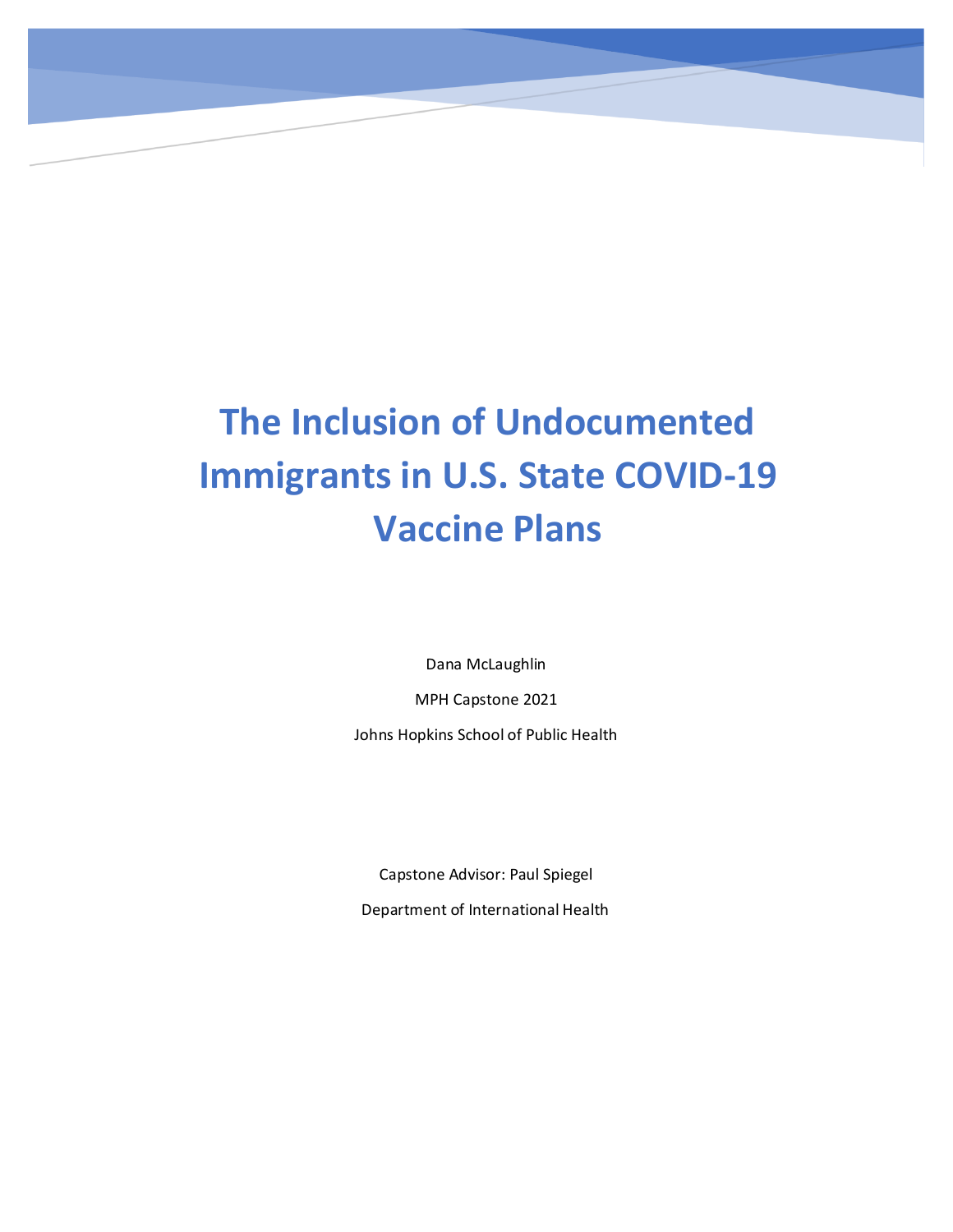# Table of Contents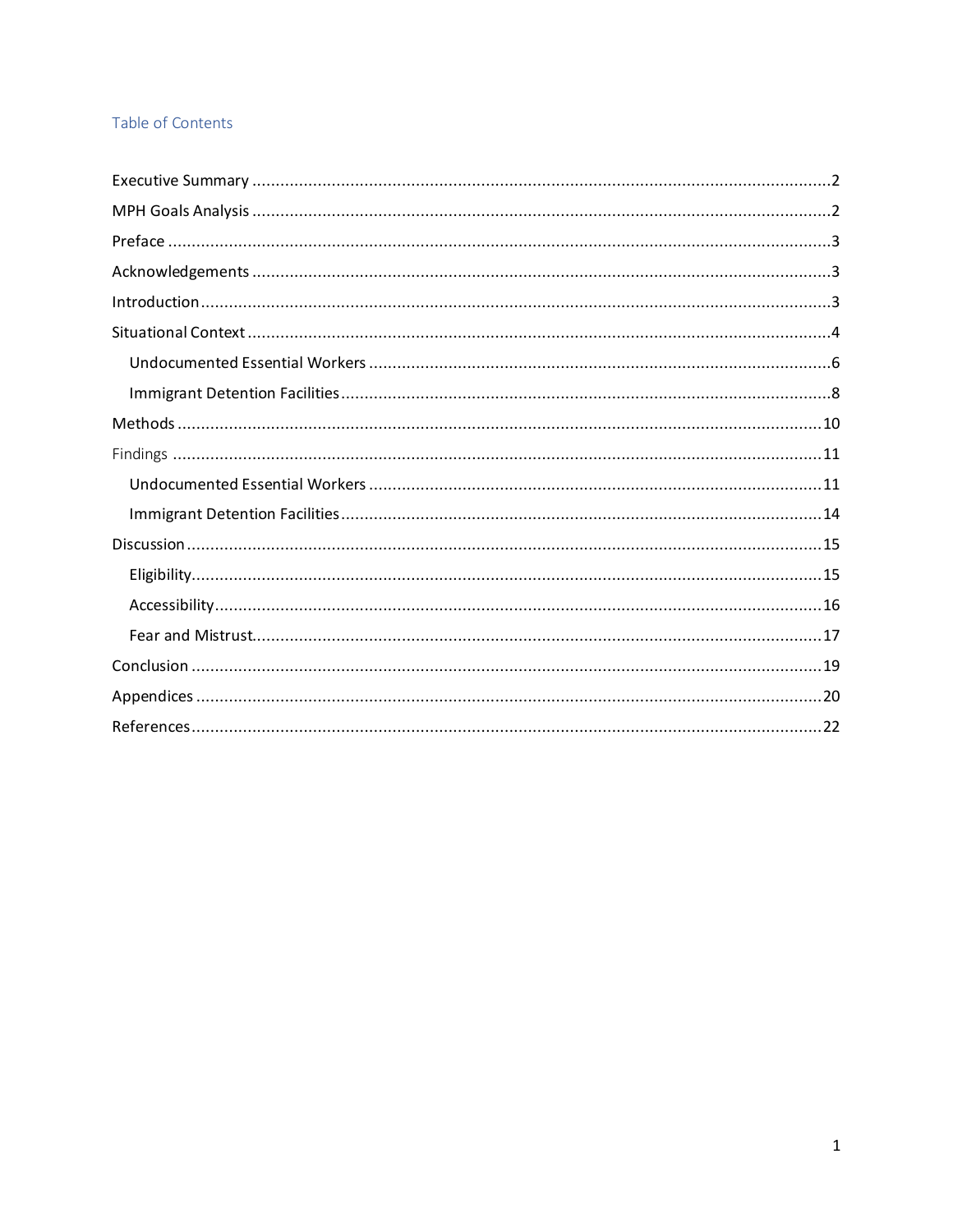### <span id="page-2-0"></span>Executive Summary

Undocumented immigrants in the U.S. and immigrants detained in U.S. migrant detention facilities have faced immeasurable risks, burdens, and obstacles during the COVID-19 pandemic. As states continue to accelerate the rollout of vaccines for the general public, undocumented immigrants of all races and ethnicities are being systematically overlooked and dangerously under prioritized. If the Biden Administration and state governments are committed to reaching herd immunity in the U.S. population by the end of 2021, state and national efforts to eliminate barriers and ensure undocumented individuals have equitable access to COVID-19 vaccine must be accelerated. This paper will explore the reasons why formal guidelines and implementation plans that hold states accountable for ensuring undocumented immigrants, including individuals in U.S. migrant detention facilities, are intentionally prioritized to receive the COVID-19 vaccine. The objective of this study is to understand if and how U.S. state vaccination plans have prioritized undocumented immigrants who work in essential sectors and immigrants who are detained in U.S. detention facilities. The second objective is to examine what actions states have taken to intentionally place or remove barriers that impact undocumented immigrants' ability to access COVID-19 vaccines.

# <span id="page-2-1"></span>MPH Goals Analysis

Together with my Practicum, this Capstone research addressed several of the public health practice competencies that I outlined in my original Goals Analysis. This research bisects the areas of Policy Development, Cultural Competency, Communication and Systems Thinking. My analysis of the inclusion of undocumented immigrant workers and individuals in detention in U.S State COVID-19 Vaccine Distribution plans challenged me to identify and examine the underlying social, political, and economic determinants that impact an undocumented immigrant's access to a COVID-19 vaccine depending on the state where he/she resides. While my Capstone did not directly address the financial side of state COVID-19 vaccine distribution campaigns, my findings can inform how states are allocating financial resources to ensure undocumented immigrants have equitable access to COVID-19 vaccines. Similarly, this work could also be used to explore the economic ramifications of a state's decision to not prioritize vaccine for undocumented immigrants who work in essential jobs or remove the systemic barriers that deter them from getting vaccinated. Finally, this work gave me the opportunity to consider how the inconsistent inclusion and prioritization of undocumented immigrants across all of the U.S. state vaccine plans have grave consequences for the U.S. recovery from the COVID-19 pandemic. This required me to adopt a systems thinking approach to address this broader public health situation of vaccine distribution so that I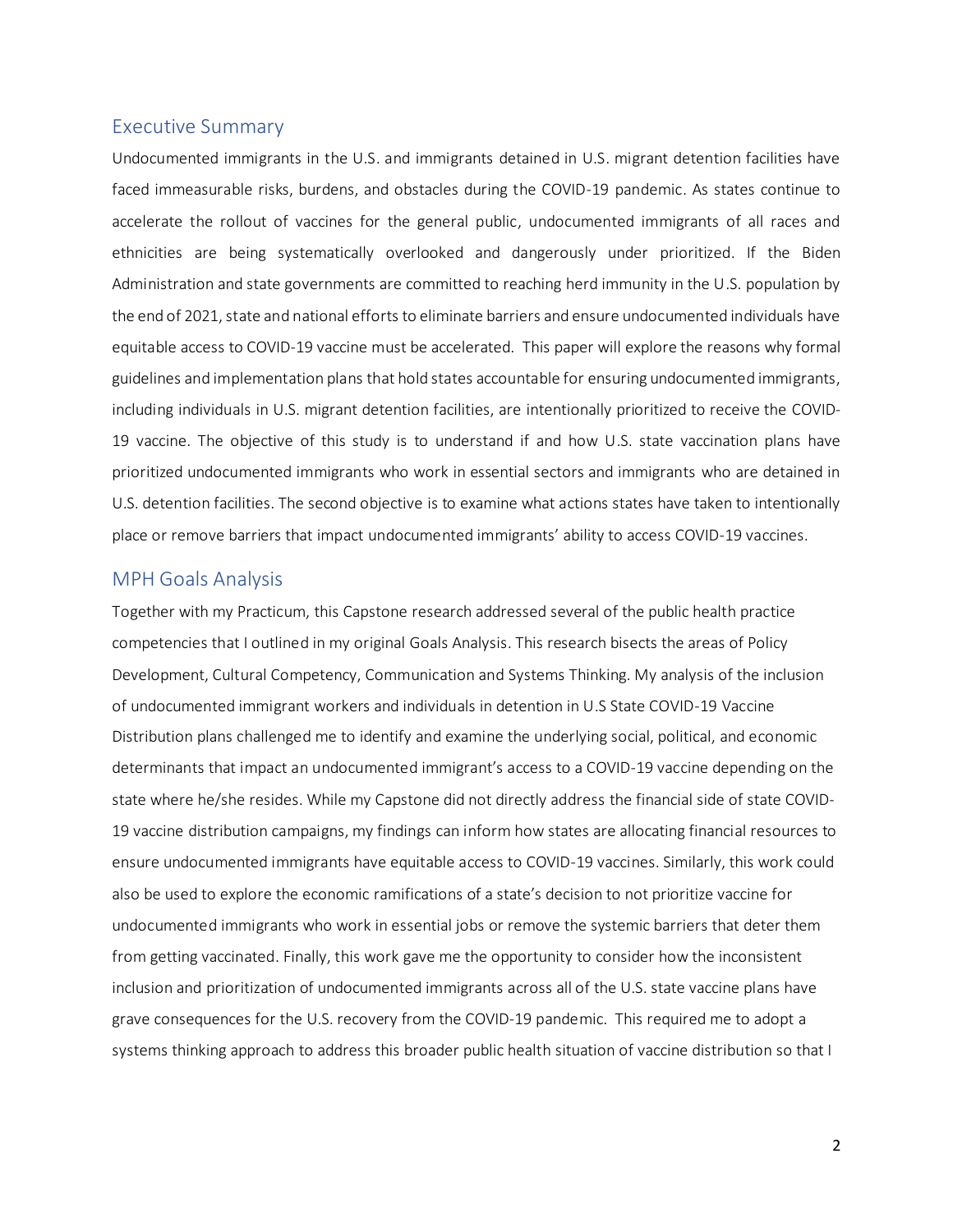could make informed recommendations about what changes need to be made to ensure undocumented immigrants have equitable access to COVID-19 vaccines in the coming months.

# <span id="page-3-0"></span>Preface

This study was born out of my experience volunteering at COVID-19 vaccine clinics in Baltimore and through my work with the Center for Humanitarian Health examining the health standards for U.S. migrant detention facilities. As I ushered Baltimoreans through the process of getting their vaccines, I could not help but wonder about countless people who were not afforded the opportunity to receive their vaccine in the early phases of the vaccine distribution in February and March 2020 because of their legal status in the U.S. This led me to explore if and how U.S. state COVID-19 vaccination plans included undocumented immigrants who work in essential sectors and immigrants who are detained in U.S. detention facilities. The intention of this review process to examine the actions states took during the early part of the dissemination of the COVID-19 vaccine to address the systemic barriers that prevent undocumented immigrants from receiving the COVID-19 vaccines.

# <span id="page-3-1"></span>Acknowledgements

This Capstone was possible because of the guidance and support of Dr. Paul Spiegel and my research colleagues at the Center for Humanitarian Health. I would be remiss if I did not acknowledge Dr. Alfred Montoya at Trinity University for igniting my passion for public health work and urging me to seek out my place in the world of public health. My journey to pursue my MPH and complete this work would have not been possible without the unyielding encouragement and mentorship from my colleagues Elizabeth Ivanovich and Patty Sanchez-Bao. Finally, I would not be where I am today without the sacrifices and benevolence of my parents, my partner Enrique, my extended family, and friends who kept me motivated to complete this Capstone and my MPH degree.

# <span id="page-3-2"></span>Introduction

In February 2021, the Biden Administration joined the Center for Disease Control (CDC) and The National Academy of Sciences, Engineering, and Medicine in a widespread call for all individuals in the U.S. and its territories to receive the COVID-19 vaccine, irrespective of their legal status. The Biden administration instructed all vaccination sites to ensure undocumented immigrants are able to receive COVID-19 vaccines, calling their inclusion in vaccine distribution a moral and public health imperative. <sup>I</sup> While this immigrant inclusive rhetoric is refreshing after four years of xenophobic and anti-immigrant policies and attitudes, limited efforts have been taken by federal or state governments to ensure undocumented immigrants have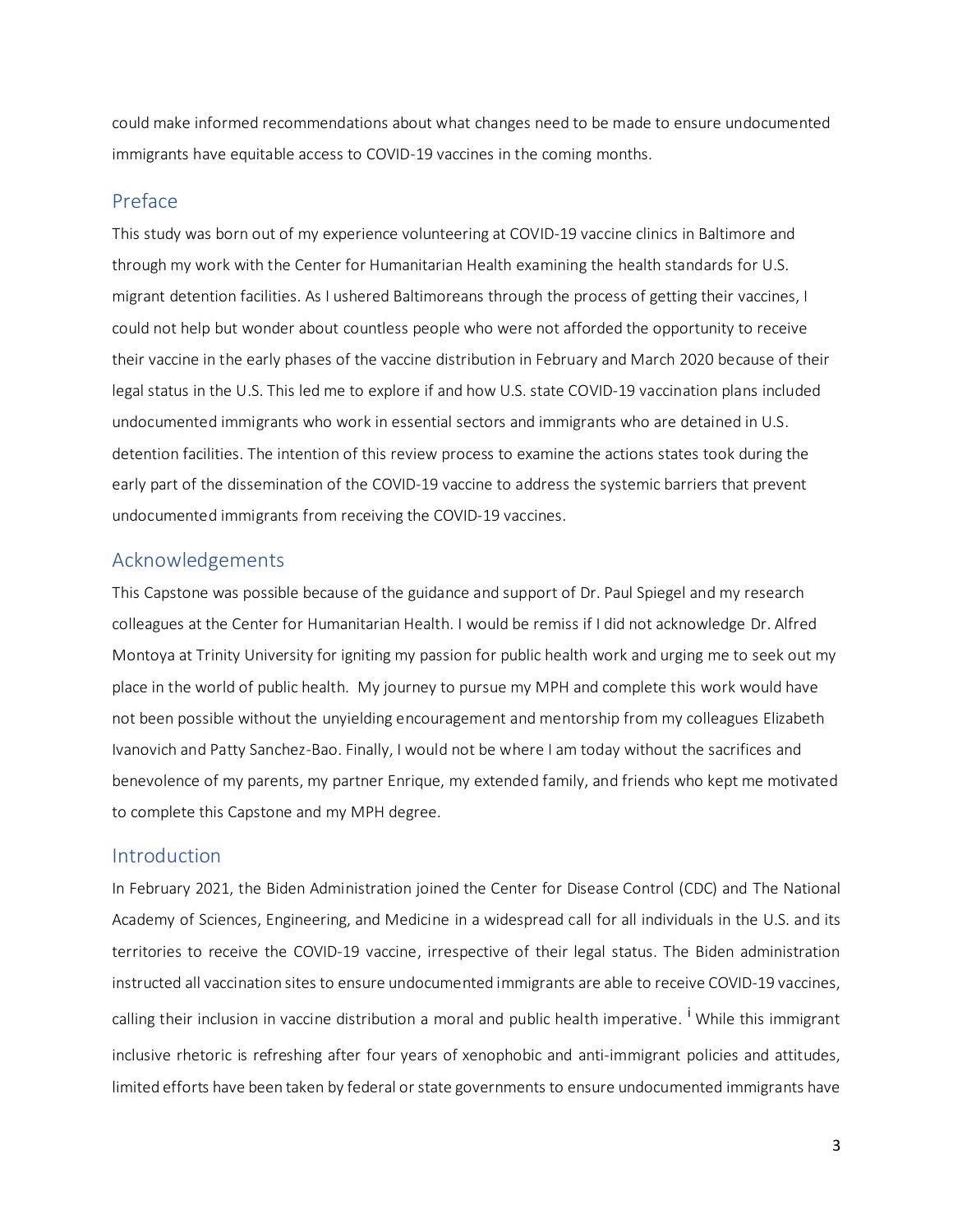equitable access to COVID-19 vaccines. Even though undocumented workers make up 5% of the U.S.'s essential workforce, few state COVID-19 vaccination distribution plans have prioritized the distribution of vaccines to undocumented individuals working in these sectors. Similarly, while individuals who are detained in U.S. prisons and jails have been prioritized 71% of state vaccine plans, migrant detention facilities are notably absent in all but two state vaccine distribution plans. Given their heightened exposure risk to COVID-19, immigrants detained in facilities across the U.S. have not received the same priority as their high-risk citizen counterparts who are detained in U.S. prisons. If undocumented immigrants continue to be marginalized from state and federal vaccine distribution plans and underprioritized in vaccine rollout timelines, vaccine-induced herd immunity in the U.S. will be unattainable and undocumented immigrants will continue to bear a disproportionate burden of COVID-19 cases and deaths.

# <span id="page-4-0"></span>Situational Context

Over the past year, the U.S.'s 13 million undocumented immigrants have been disproportionately impacted by the COVID-19 pandemic.<sup>ii</sup> The U.S.'s undocumented immigrant population is an exceptionally heterogenous group. The Pew Research Center estimates that 68% of undocumented immigrants in the U.S. are Mexicans and Central Americans, 14% are from Asia, 7% are from South American countries, 6% are from Europe, Canada, or Oceania, 4% are from the Caribbean, and 2% are from Africa. "I



#### Figure 1: National Origin of Undocumented Immigrants in the U.S, 2016

Undocumented immigrants are individuals who are susceptible to deportation from the U.S., or whose long-term presence in the U.S. is uncertain, because they lack the proper visa documentation to legally live, work, and or study in the U.S. California, Texas, and New York are home to the largest populations of undocumented immigrants in the U.S. <sup>iv</sup> More specifically, five counties - Los Angeles County (CA), Harris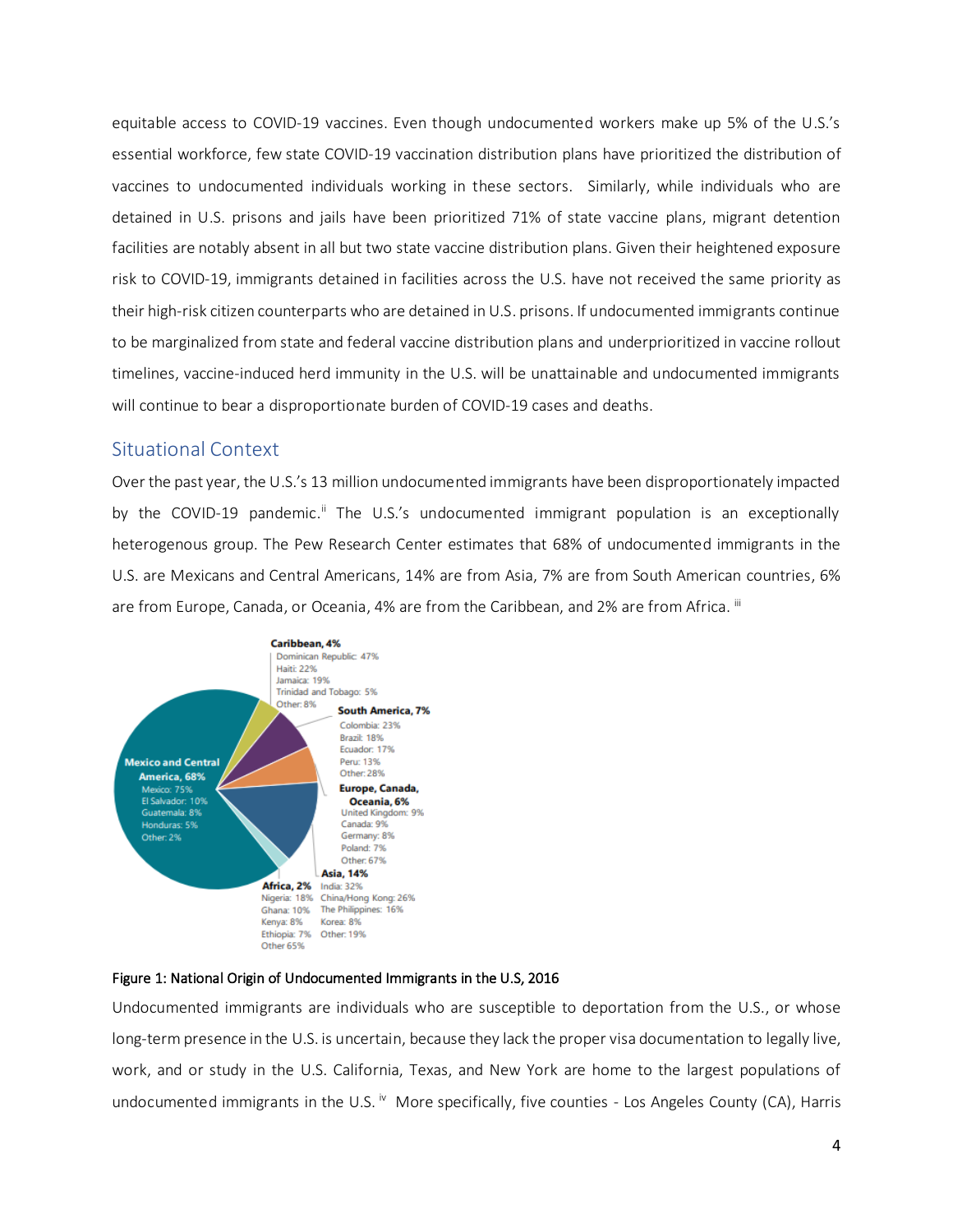County (TX), Dallas County (TX), Cook County (IL) and Orange County (CA) – are home to 19% of all undocumented immigrants in the U.S.<sup>v</sup> Undocumented immigrants, particularly those who identify as Hispanic, have faced high morbidity and mortality during the COVID-19 pandemic.<sup>vi</sup> As depicted in Figure 2, there are an array of underlying social, economic, and legal factors that place tremendous burdens on the health, wellbeing, and livelihoods of undocumented immigrants in the U.S.. <sup>vii</sup> In particular, undocumented immigrants in the U.S have lower household income levels, rates of health insurance, and less access to social welfare programs for food, rent relief, and unemployment. <sup>viii, ix</sup>



Figure 2: Social and Economic Determinants Impacting U.S Immigrants during the COVID-19 Pandemic (Clark, E et al)<sup>x</sup>

Because of their legal status, undocumented immigrants in the U.S. are more likely than immigrants with documentation to face barriers in accessing healthcare and social services. According to the Kaiser Family Foundation, 50% of undocumented immigrants are uninsured, compared to 8% of U.S. citizens and 23% of documented immigrants.<sup>xi</sup> This disparity has impacted undocumented immigrants care-seeking tendencies during the COVID-19 pandemic and caused them to face delayed diagnosis and treatment for COVID-19. These financial and legal barriers have also contributed to a heightened prevalence of obesity, hypertension, and diabetes in Hispanic immigrant communities, all of which are comorbidities for COVID-19. <sup>xii</sup> A national evaluation of U.S. immigrant population health in 2018 found that 27% of immigrants from Mexico, the Caribbean, and Central America had hypertension, 71.5% had obesity, and 9.6% had diabetes, compared with the age-adjusted prevalence of 45.4%, 42.4%, and 8.2%, respectively, in the U.S. general population. <sup>xiii</sup> Over the course of the pandemic, we have seen that early diagnosis and treatment are key determining factors that impact the patient's outcome and the severity of the case. $x^i$  A delayed diagnosis undermines efforts to prevent the transmission of COVID-19 to household contacts, coworkers, and other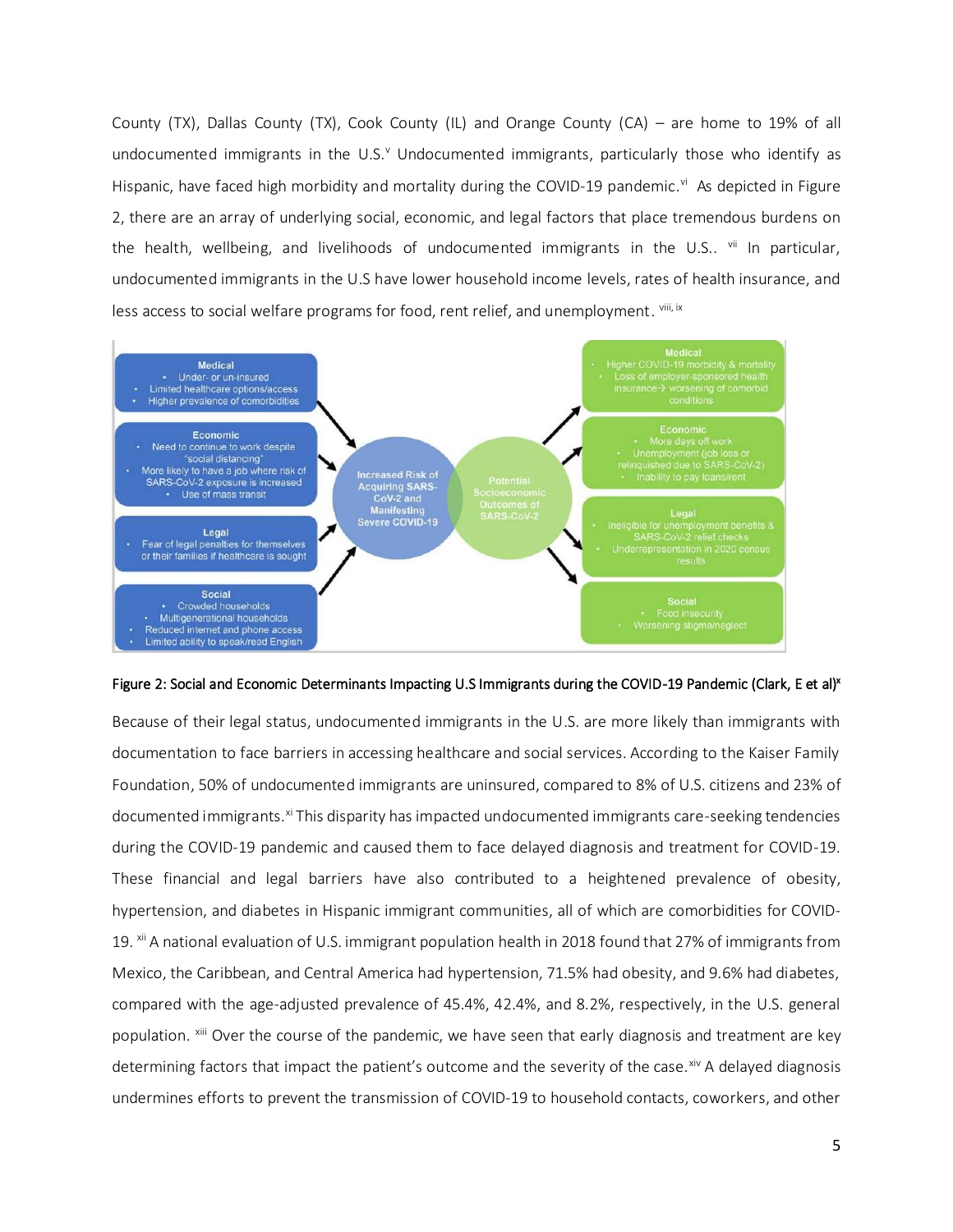close community members. COVID-19 has exposed the fault lines in our society and the underlying social and economic inequities that dictate health outcomes.<sup>xv</sup> With so many undocumented immigrants in the U.S. living in crowded or multi-generational houses, their ability to control the transmission of COVID-19 between household members and/or properly quarantine is limited.

#### <span id="page-6-0"></span>Undocumented Essential Workers

Over the past year, there has been great debate about which jobs and sectors are essential to sustain the U.S. economy and support everyday life activities. Yard signs and window posters thanking "frontline workers" are ubiquitous in neighborhoods and communities across the U.S. The term "essential" was first used to describe jobs and industries that must continue to operate under normal circumstances despite the stay-at-home, shelter in place and business closure orders. The first guidance outlining essential infrastructure workers was released by the Cybersecurity and Infrastructure Security Agency (CISA) in March 2020 to help state leaders distinguish between which individuals needed access to their workplaces despite the stay-at-home orders.<sup>xvi</sup> Since March 2020, 43 states have established their own essential worker orders and directives, while 21 states have chosen to abide by the federal definitions for what constitutes an essential infrastructure job. <sup>xvii</sup> The most common sectors that were recognized as being crucial to community resilience and the continuity of essential functions, include the following: energy, childcare, water and wastewater, agriculture and food production, healthcare, critical retail (grocery stores and hardware stores), critical trades (construction, electricians, plumbers), transportation, and social services. xviii

The introduction of COVID-19 vaccines re-ignited discussions and debates about which critical infrastructure jobs should receive priority in the distribution of COVID-19 vaccinations. Despite the inconsistent definitions about which jobs and sectors are truly essential, there is a shared understanding that the individuals who work in these jobs face heightened vulnerability and susceptibility to contracting COVID-19 because they are required to work in-person and interact directly with the general public. While there is national admiration and appreciation for essential workers who have jeopardized their personal health and safety to ensure our grocery stores are stocked, our Amazon orders are shipped, and hospitals, hotels, and public spaces are sanitized, there is limited public awareness that undocumented immigrants hold 5% of essential infrastructure jobs in the U.S.<sup>xix</sup>. According to the Center for Migration Studies, over 5.5 million of the workers in essential industries in the United States are undocumented, making approximately 1 of every 20 essential workers in the U.S. is an undocumented immigrant. $^{xx}$  More specifically, 74% of undocumented workers are employed in jobs that are classified as critical infrastructure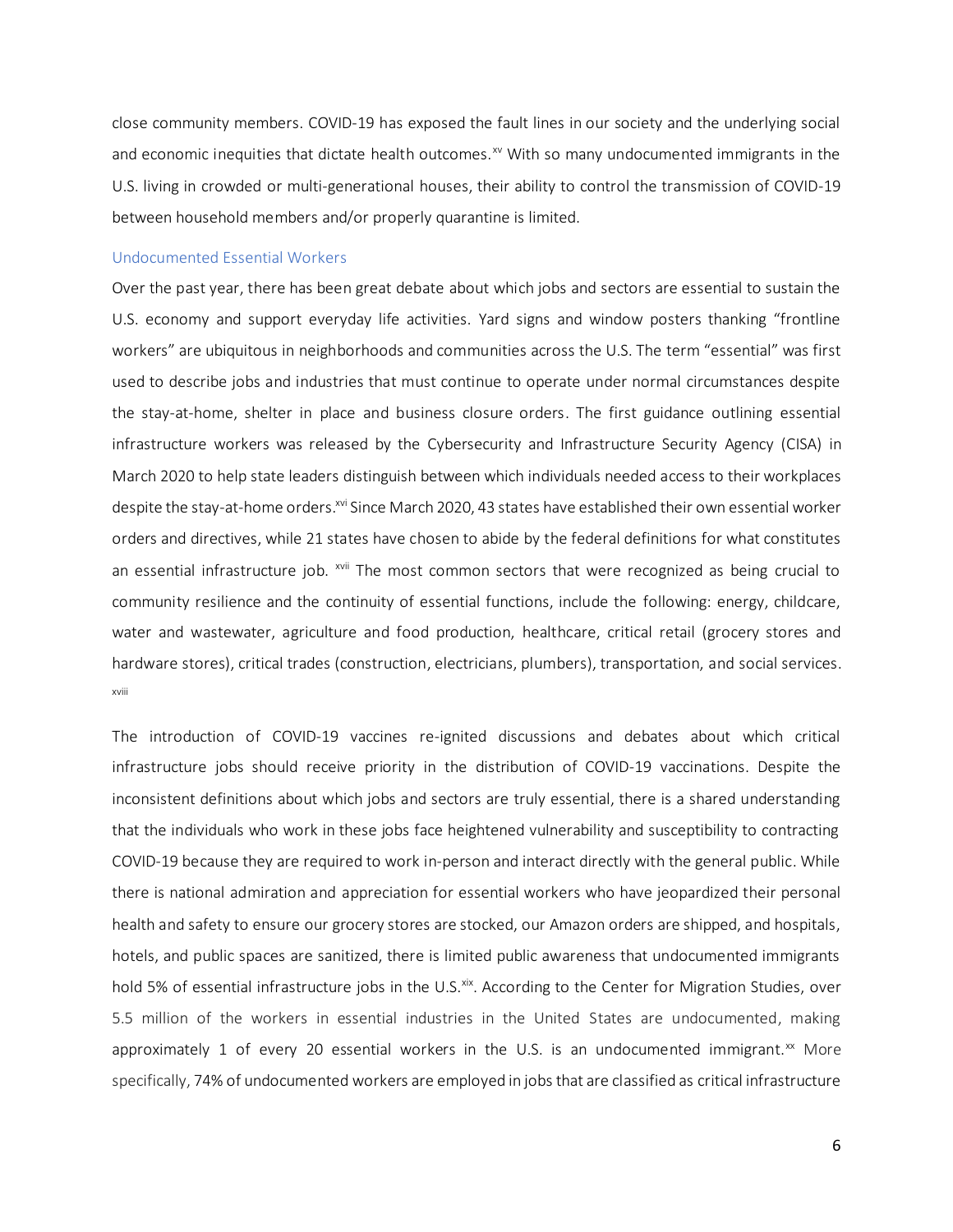compared to 65% of native-born workers. <sup>xxi</sup> In states such as California, New Jersey, Nevada, and Texas, undocumented immigrants hold over 6% of all essential jobs.<sup>xxii</sup> As depicted in Figure 3, undocumented immigrants make up a considerable part of the workforce in industries such as food services, agriculture, and construction, all of which have been classified as essential or "frontline" jobs during the COVID-19 pandemic by the CDC's COVID-19 Vaccine Prioritization plan.<sup>xxiii</sup> In these industries approximately one in four jobs, or 23%, are held by an undocumented immigrant. xxiv





The nature of these essential infrastructure jobs has forced undocumented individuals to work in person throughout the pandemic, increasing their risk of getting sick and experiencing negative health outcomes. During the pandemic, companies and businesses in these sectors, particularly the meatpacking and agriculture industries, have been found to violate CDC guidelines for social distancing, provision of masks, and other preventative measures.<sup>xxv</sup> Unsafe work environments have contributed to high rates of COVID-19 transmission among immigrant workers who occupy these jobs. $^{xxvi}$  Additionally, because many undocumented immigrants work in jobs that do not allow for remote work, they were disproportionately impacted by the stay at home public health measures that were in effect during the first months of the pandemic. <sup>xxvii</sup> For undocumented immigrants, staying at home or missing work due to COVID-19 exposure or sickness contributed to loss of income or employment, and correspondingly higher rates of eviction, food insecurity, and financial instability. To date, all of the federal government's COVID-19 relief efforts, and economic stimulus measures have excluded undocumented immigrants. XXVIII Not only have undocumented individuals been ineligible for stimulus relief such as the Cares Act that was passed in January 2021, but the legislation disqualifies anyone who lives in a household in which someone who uses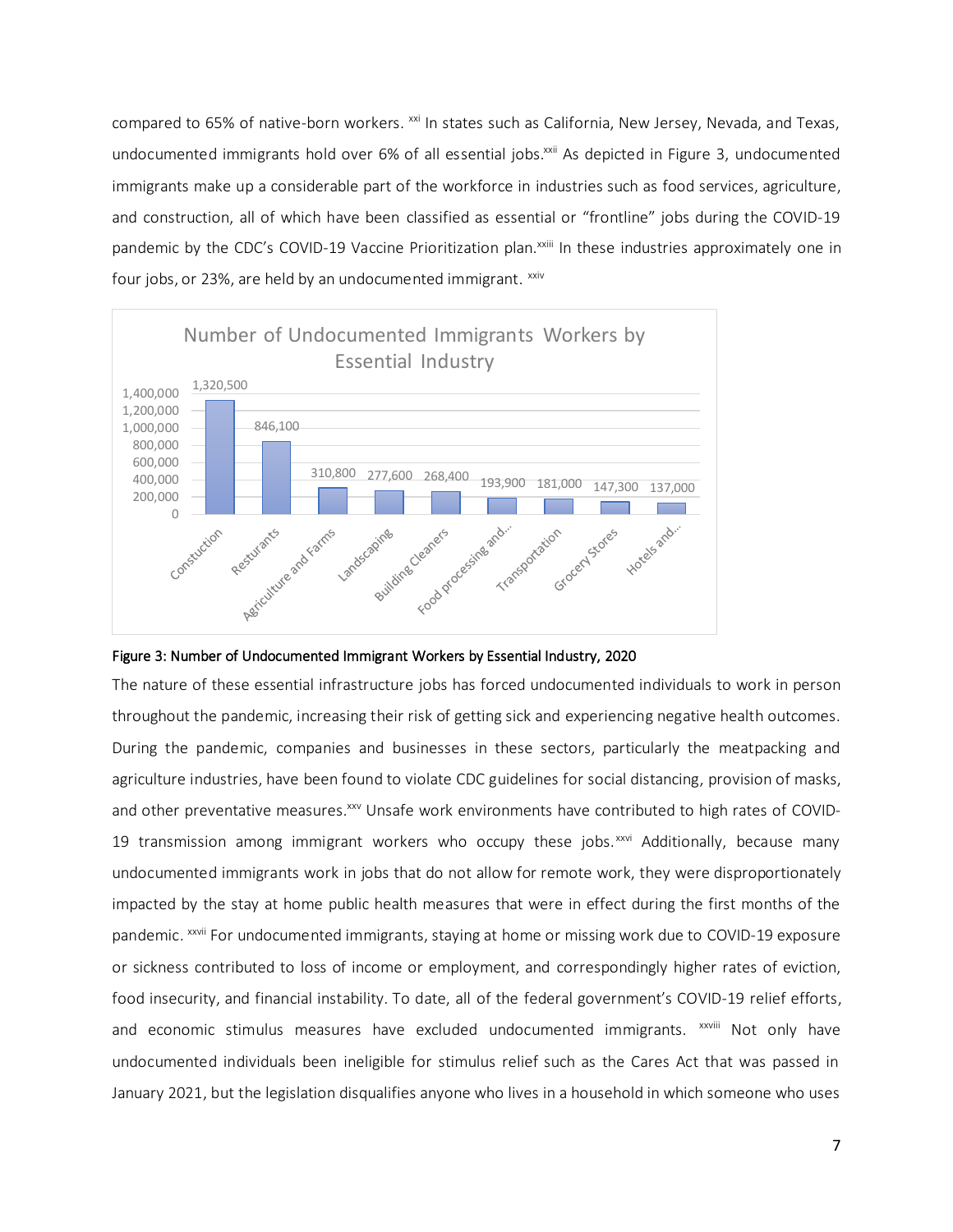an Individual Taxpayer Identification Number (ITIN) to file taxes from receiving stimulus checks or other federal relief efforts such as unemployment or rent relief. <sup>xxix</sup> This policy is not only detrimental to undocumented immigrants who are unable to benefit from economic relief efforts, but it also means that over 8 million U.S. citizens, who live in the same household as an undocumented family member are ineligible for stimulus checks. xxx 5.9 million of these 8 million individuals who are ineligible are children who are U.S. citizens. <sup>xxxi</sup> As long as undocumented immigrants are ineligible for social services and relief, the pandemic's economic repercussions will continue to contribute to poor health outcomes for mixed status households.

#### <span id="page-8-0"></span>Immigrant Detention Facilities

In 2020, 21 immigrants died in U.S. detention facilities, the highest annual death toll since 2005.  $xxxii$  This is more than double the number of deaths than fiscal year 2019, according to data from the Department for Homeland Security (DHS) and U.S. Immigration and Customs Enforcement Agency (ICE). <sup>xxxiii</sup> Nine of these 21 deaths were caused by COVID-19. Initial investigations into these deaths and allegations of ICE's deficient adherence to CDC's Guidance on Management of Coronavirus Disease 2019 (COVID-19) in Correctional and Detention Facilities have only begun to reveal the dire circumstances that persons in detention have faced in ICE facilities over the past year. In July 2020, whistleblowers in Louisiana noted that ICE detention facilities were "tinder boxes for the spread of COVID-19" and that COVID-19 outbreaks in these facilities pose an imminent threat to the health and safety of persons in detention, staff, and the surrounding community.  $x\sin A$  whistleblower report from a nurse in a Georgia detention center outlined that migrants in detention facilities are forced to live in close quarters, are often not provided with proper spaces to quarantine if they are exposed to someone who tested positive for COVID-19, and do not have consistent access to personal hygiene items such as soap for handwashing. *xxx* Together, these factors have made migrant detention facilities hotspots for COVID-19 outbreaks.

From April to August 2020, the COVID-19 positivity rate in ICE detention centers nationwide was 13x the positivity rate of the general U.S. population. <sup>xxxvi</sup> As of April 14, 2021, ICE has confirmed 11,654 cases of COVID-19 and nine deaths from COVID-19 in migrant detention facilities since February 2020. xxxvii Of the 15,344 migrants currently being held in detention facilities in April 2021, there are 985 individuals with COVID-19. XXXVIII In a recent report, the Detention Watch Network suggested that ICE's failure to prevent COVID-19 outbreaks in detention facilities has not only violated the human rights of migrants detained in the facilities, but also caused nearly a quarter of a million infections nationwide in 2020 due to transfers of immigrants in detention, and outbreaks within detention staff that contributed to community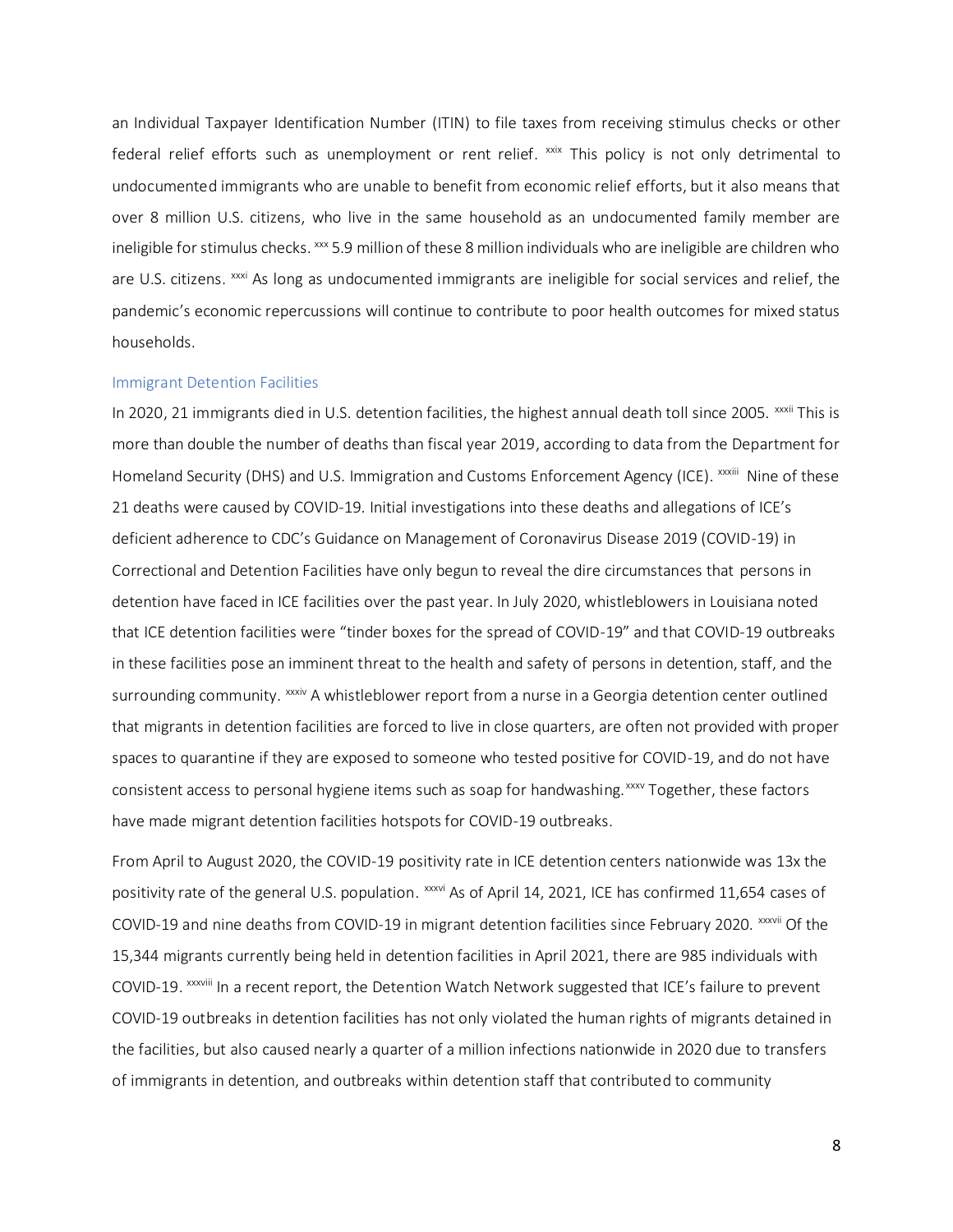transmission. <sup>xxxix</sup> Under its Performance-Based National Detention Standards (Standard 4.3), ICE detention facilities are obligated to comply with federal, state, or local plans that address specific health concerns, such as the Centers for Disease Control and Prevention's (CDC) COVID-19 guidelines. <sup>xl</sup>

Over the past year, public health officials, advocacy groups, and members of the medical community have called for the release of high-risk immigrants particularly those who are elderly or have co-morbidities, from detention facilities and demanded that ICE stop the transfer of migrants from one facility to another to limit the spread of COVID-19.<sup>xli</sup> These actions were intended to limit the acceleration of COVID-19 outbreaks across multiple ICE facilities and protect the health of the individuals who continued to be detained. Following ICE's release of 700 immigrants from detention facilities in April 2020, advocacy groups in New York, Virginia, Washington, and California have continued to take legal action against ICE and its private contractors to demand the release of migrants as outbreaks in detention facilities persist.<sup>xlii</sup> ICE's inability to provide COVID-19 testing, care, and prevention activities over the past year has also led advocates to question ICE's ability to conduct vaccine campaigns in detention facilities. Prior to the COVID-19 pandemic, ICE and its counterpart agencies, Customs and Border Patrol (CBP) and the Office for Refugee Resettlement (ORR) share an extensive history of refusing to provide vaccines, such as the seasonal flu shot or the chickenpox vaccine to migrants in detention facilities. <sup>xliii</sup> The dearth of comprehensive and consistent vaccine standards in ICE, CDP and ORR's public health standards, and low levels of compliance with the existing standards, have resulted in widespread outbreaks of highly contagious yet preventable disease in ICE and CBP facilities. Xliv In 2018 and 2019, an outbreak of the mumps infected nearly 900 migrants in detention in 57 ICE detention facilities across 19 states. XIV In 2018, hundreds of migrants in detention facilities were diagnosed with the flu and chickenpox at multiple facilities.<sup>xlvi</sup> In 2016, an outbreak of measles at Eloy Detention Center in Arizona infected 22 migrants in detention facilities.<sup>xivii</sup> A 2020 report by the House Oversight Committee found documents that indicate that migrants in ICE facilities are not regularly receiving recommended vaccinations for contagious diseases. xlviii ICE, CBP and ORR's previous failures to provide vaccines to immigrants in detention facilities set an ominous precedent for the distribution of COVID-19 vaccines in migrant detention facilities. Compared to the U.S. Bureau of Prisons, which has established a system to vaccinate federal inmates imprisoned for criminal cases by procuring vaccines directly from manufacturers, DHS and ICE officials have stated that they are relying on state and local health departments to prioritize and deliver vaccines to immigrants and staff in migrant detention facilities. <sup>xlix</sup>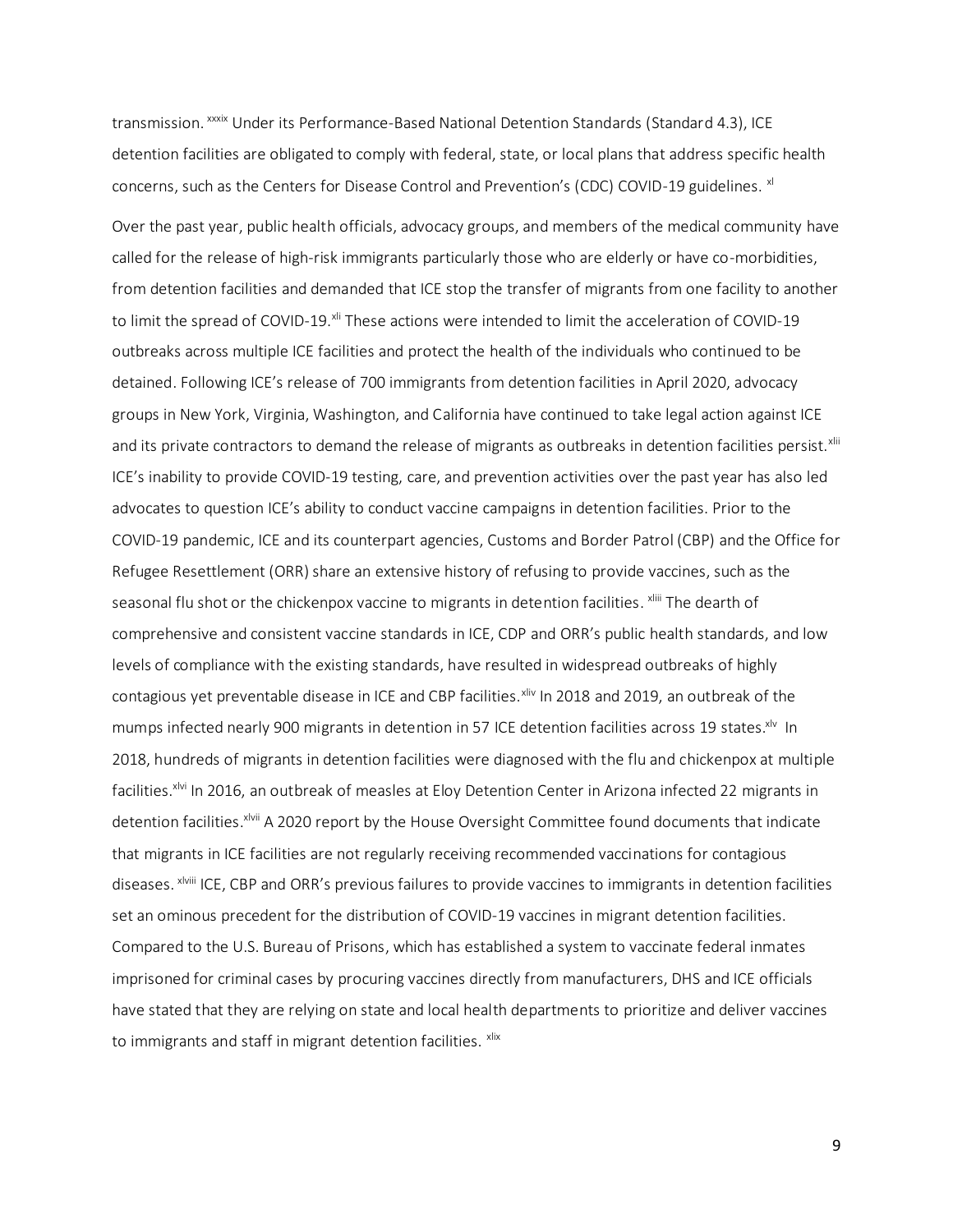# <span id="page-10-0"></span>**Methods**

To assess the inclusion and prioritization of undocumented individuals working in the three essential sectors (food services/grocery stores, agriculture, and construction) and immigrants detained in U.S. migrant detention facilities in state vaccination distribution plans, a literature review of the 50 U.S. states and District of Colombia's (DC) vaccine prioritization plans was conducted using a prescribed set of search terms. As there have been various iterations of each state's vaccination plan, this study used the most updated versions that were publicly available in March 2021. Data on the prioritization and inclusion of agricultural workers, grocery and food workers, construction workers, immigrants in detention facilities, and other incarcerated populations was extracted from each state plan. The search teams included the following*: citizenship, agriculture, construction, food service, grocery, detention, prison, immigrant, undocumented, residency.* Following the search process, the information collected from the state plans was tracked in order to allow for a comparative analysis between the 51 state vaccine prioritization plans. The inclusion of these various groups of workers and detained persons was also compared to the recommended CDC priority groups. The CDC's COVID-19 vaccine rollout recommendations prioritized healthcare personnel and residents of long-term care facilities in Group 1A<sup>I</sup>. In Group 1B, the CDC included frontline essential workers, including food and agricultural workers, manufacturing workers, grocery store workers, and people aged 75 years and older. In Group 1C, the CDC included other essential workers, such as people who work in food services and construction. The CDC does not include incarcerated people in any of the COVID-19 vaccine priority groups.<sup>II</sup>

Using the state plans and the corresponding frequently asked questions (FAQ) website pages on each state's COVID-19 Vaccine website, a list of the personal information and documentation that is required by the state for individuals to receive the vaccine was collected (Appendix 1). The prioritization data and rating scale was used to assess if and how states prioritized undocumented workers working across these three industries to receive the vaccine (Appendix 2). This numerical rating scale denotes each state's degree of clarity and transparency on undocumented immigrants' eligibility for the COVID-19 vaccine (Appendix 3). States that do not outline whether or not undocumented immigrants are able to receive the COVID-19 vaccine received a score of zero. States that directly addressed undocumented immigrants' eligibility for the vaccine and clearly outlined any documentation or personal information that would be required to get the vaccine received a full score of three points. State plans and or DOH websites that mentioned undocumented immigrants' eligibility for the vaccine, but failed to outline what forms of documentation would be required to secure a vaccine, were awarded a score of two. State plans and DOH websites that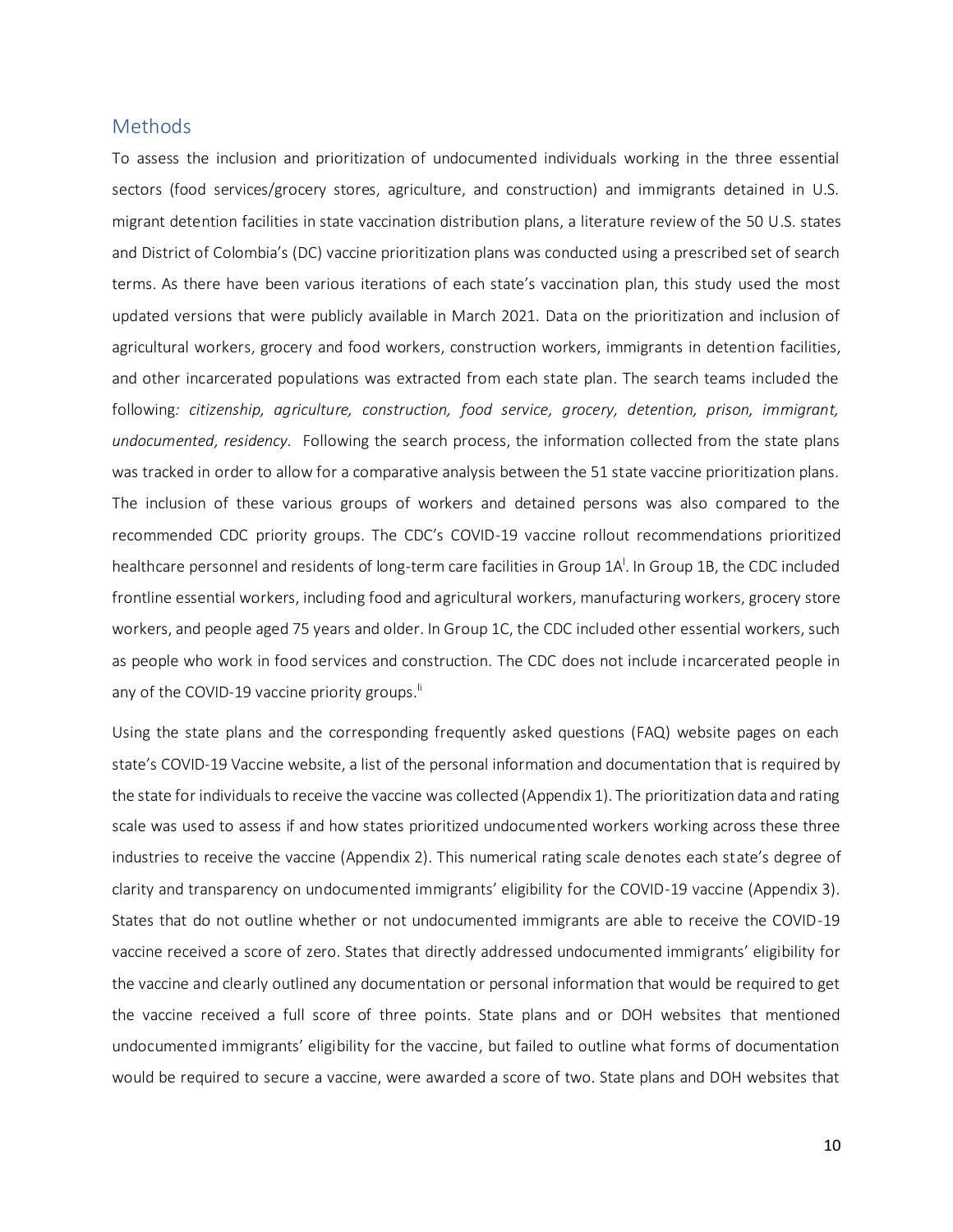outlined what information and documentation is required for individuals to receive the vaccine, but did not address whether or not undocumented immigrants are eligible for the vaccine received a score of one.

# <span id="page-11-0"></span>Findings

#### <span id="page-11-1"></span>Undocumented Essential Workers

The degree to which each of the 51 vaccine plans prioritized workers in the food services/grocery stores, agricultural, and construction industries was compared to the CDC recommendations for the prioritization of these essential workers. The CDC's vaccine prioritization plan recommended that food service and grocery workers should be included in Phase 1B of state vaccine prioritization plans. Of the 51 vaccine prioritization plans, 65% include food service and grocery workers in priority group 1B. 2% of states included food service and grocery workers in group 1C, 2% in group 1E, 10% in group 2, and 2% in group 3. 20% or 12 of the state plans did not include food service and grocery workers in any priority group. Similarly, the CDC prioritization plan recommended that workers in the agricultural industry should be prioritized to receive vaccines as a part of group 1C. Of the 51 vaccine prioritization plans, 55% of the states included *agricultural industry* workers in phase 1C of their plans. 8% of states included agricultural workers in group 1E, 2% in group 2, and 2% in group 3. 12 states (24%) did not include agricultural workers in any of their prioritization plans (Figure 4).

The CDC recommended that individuals working in the construction industry, a sector with the highest concentration of undocumented workers, are prioritized to receive vaccines as a part of group 1C in state distribution plans. In the CDC guide, construction workers are grouped alongside other workers, such as electricians, plumbers, engineers, and waste management workers as a part of the other critical infrastructure jobs category. Of the 51 prioritization plans that were reviewed, 22% of states included construction workers in Group 1B, 24% included construction workers in Group 1C, 2% in Group 1E, 16% in group 3 and 4% in group 4 as depicted in Figure 4. 17 states (33%) did not include construction workers in their vaccine priority groups.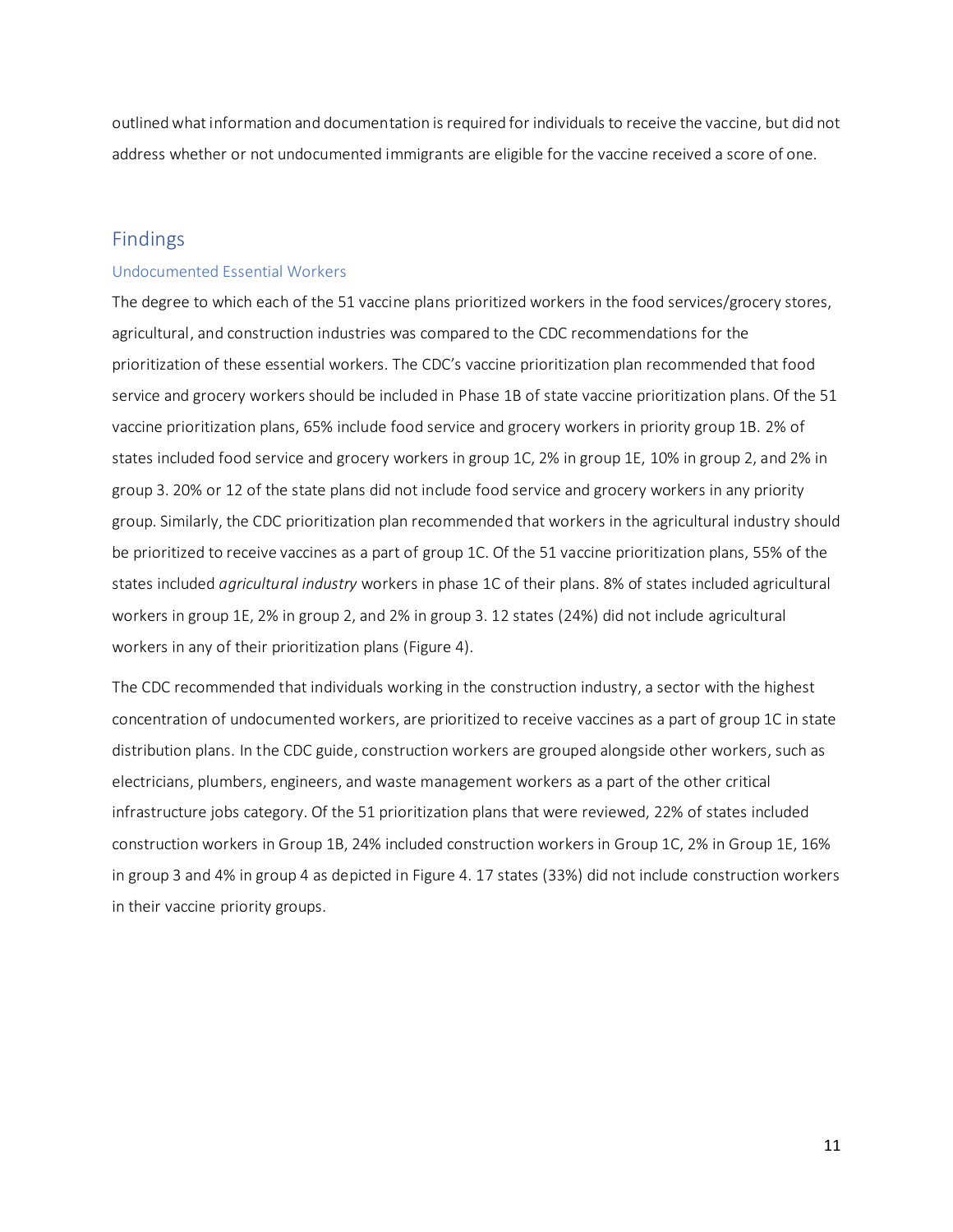

# Figure 4: Inclusion of Essential Workers in State's Vaccine Priority Groups

Of the 51 COVID-19 vaccination plans that were examined, 31 states (62%) require individuals to demonstrate that they are either residents or workers in the state where they are receiving the COVID-19 vaccine. Six states require individuals to be residents of the state. In comparison, 19 states (38%) do not have any residency requirements for COVID-19 vaccines. (Figure 5).



Figure 5: Percentage of State with Residency Requirements for Vaccine Eligibility

Of the 31 states that have restricted vaccine eligibility to state residents or workers in the state, 14 states do not clarify what types of documents must be provided to prove residency or employment in the state. (Chart 2). Five states explain that a form of personal identification is required to receive the vaccine, but they do not stipulate exactly what types of ID will be accepted. Three states require a government issued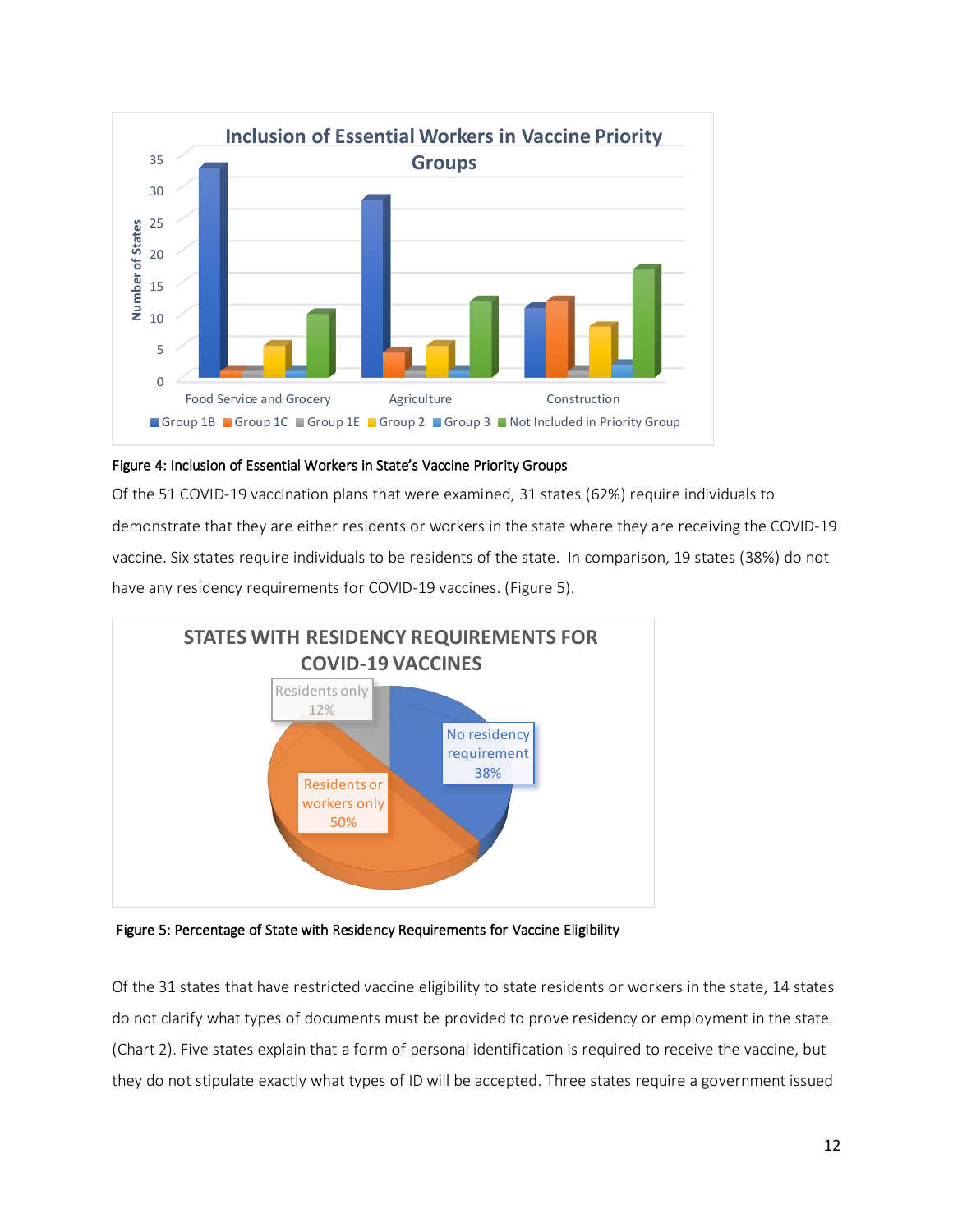form of identification, such as a driver's license, social security card, passport, or birth certificate, to prove residency and eligibility. These states do not outline if alternative non-government forms of identification would be accepted to demonstrate eligibility for the vaccine. Nine states allow individuals to use a wide range of documents, including non-government forms of ID, such as a utility bill, employment letter, pay stub, or a work or student badge ID, to demonstrate their residency. These documents are clearly listed on the each of the nine states' COVID-19 vaccine websites.

| Types of Documents Required in States with Residency Requirement                                                                                       | Number of States |
|--------------------------------------------------------------------------------------------------------------------------------------------------------|------------------|
| No information provided on what documents are required to demonstrate<br>eligibility/residency                                                         | 14               |
| Form of personal identification is required to receive the vaccine. Unclear<br>which types of ID will be accepted to demonstrate eligibility/residency | 5                |
| Must provide a government issued form of identification to demonstrate<br>eligibility/residency                                                        | ς                |
| Clearly state what types of documents and or ID (governmental and non-<br>governmental) can be used to demonstrate eligibility/residency               | q                |

# Chart 2: Types of ID Required to Prove Eligibility in States with Residency Requirements

In the 20 states that do not limit eligibility on state residency or employment in the state, there are a variety of documents that are accepted to demonstrate eligibility for the vaccine (Chart 3). Of the 20 states, two states do not provide any details about what documents and/or information are required to receive a vaccine. Nine states vaguely state that a form of personal identification is required, but they do not stipulate what types of documents will be accepted. Nine states clearly outline what identification documents and information are required and provide a comprehensive list of alternative forms of nongovernment forms of identification, such as a utility bill, employment letter, pay stub or a badge ID that can confirm your name and or address.

| Types of Documents Accepted in States without Residency Requirements                                                                                   | Number of States |
|--------------------------------------------------------------------------------------------------------------------------------------------------------|------------------|
| No information provided on what documents are required to demonstrate<br>eligibility/residency                                                         |                  |
| Form of personal identification is required to receive the vaccine. Unclear which<br>types of ID will be accepted to demonstrate eligibility/residency |                  |
| Clearly state what types of documents and or ID (governmental and non-<br>governmental) can be used to demonstrate eligibility/residency               |                  |

# Chart 3: Types of ID Required to Prove Eligibility in States without Residency Requirements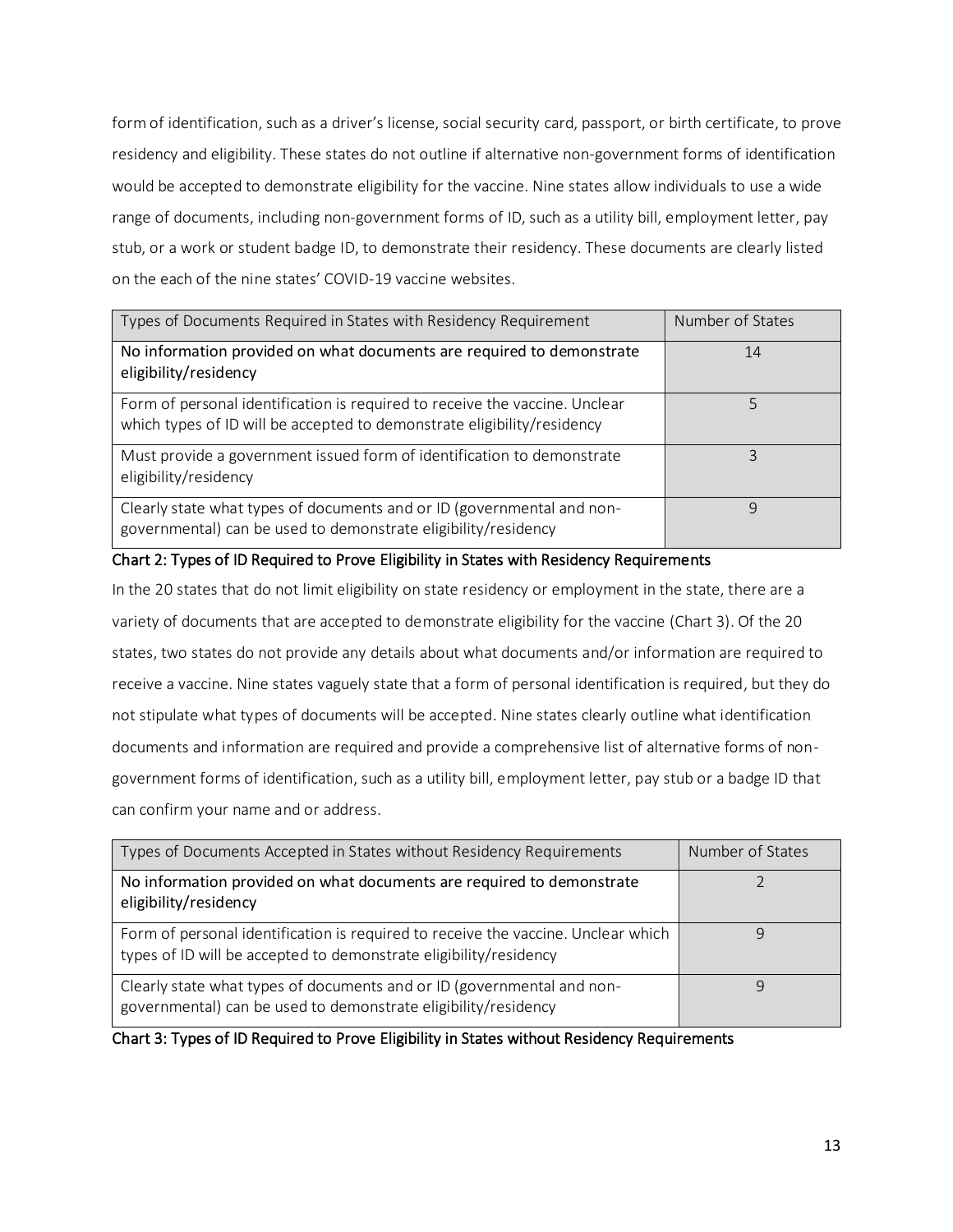#### <span id="page-14-0"></span>Immigrant Detention Facilities

Of the 51 prioritization plans, 18 states (35%) prioritized individuals who are incarcerated in U.S. prisons and jails and correctional staff in priority group 1B (Figure 6). 10 state plans (20%) included prisoners and corrections staff in group 2. 14 of the 51 prioritization plans (27%) did not include incarcerated individuals or correctional staff in any of their priority groups. In comparison, only two states, Louisiana and California, have explicitly outlined the need to prioritized immigrants detained in congregate living facilities and/or detention facilities in their state vaccine prioritization plans. Louisiana was the first state to include immigrants in detention facilities in their state plan. They considered immigrants in ICE facilities as a part of the" critical populations group" that should be prioritized to receive the COVID-19 vaccine in group 1B. <sup>Iii</sup> According to ICE's FY2021 records, Louisiana is home to 9 ICE detention facilities, making it the state with the second most migrant detention facilities, behind Texas. Iii In March 2021, California issued an updated state plan that declared individuals residing or working in congregate settings, including those in incarceration or detention facilities, will be prioritized to receive the vaccine in group 1C. <sup>Iiv</sup> As of April 2021, no other state has updated their state vaccination plan to include undocumented immigrants who are detained in ICE, CBP, or ORR detention facilities.



Figure 6: Inclusion of Migrant Detention Facilities, Prisons and Jails in US State Vaccine Priority Groups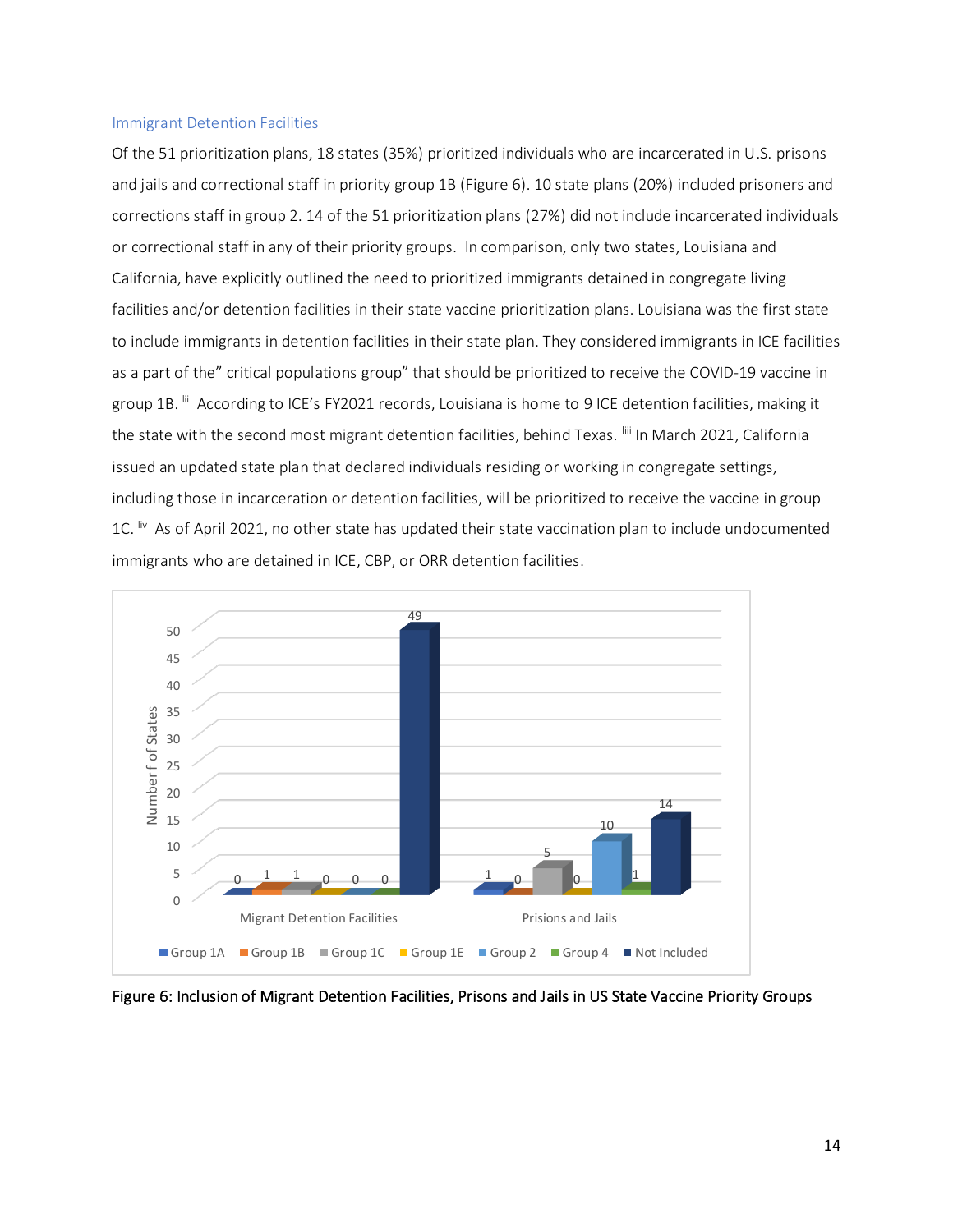# <span id="page-15-0"></span>**Discussion**

#### <span id="page-15-1"></span>**Eligibility**

The U.S.'s fragmented distribution of the COVID-19 vaccine has fostered confusion, contributed to vaccine hesitancy, and perpetuated health inequities. When a state has more lenient ID requirements, undocumented immigrants who work in essential jobs and have been prioritized for the vaccine have an easier time getting their COVID-19 vaccine. In states where there are residency requirements and less transparency on the information necessary to demonstrate eligibility for the vaccine, undocumented immigrants' access to vaccines has been severely limited. With each state requiring different types of information to qualify for a COVID-19 vaccine, it is difficult for undocumented immigrants to navigate the vaccine process and understand if they are eligible for a vaccine. In states that do not allow individuals to use an alternative form of identification, such as utility bills, work ID badge, and or letters from employers, to certify their name, age, and address, undocumented immigrants will continue to face barriers to the vaccine. Of the states with the largest populations of undocumented immigrants, California (2,200,000), Texas (1,600,000), and New York (725,000), only New York currently imposes residency or work requirements on vaccine eligibility.<sup> $\sqrt{v}$ </sup>

In April 2021, undocumented immigrants in Florida were turned away from vaccine clinics because they were unable to provide proof of their residency in the state. <sup>Mi</sup> Instances of undocumented immigrants being denied access to vaccines in Florida and other states refutes the Biden administration's promise that anyone in the U.S., regardless of their immigration status, is eligible for the COVID-19 vaccine. As states continue to require government issued IDs and fail to communicate which documents will be required for undocumented immigrants to receive the vaccine, undocumented immigrants will continue to face challenges in getting vaccinated. As states across the country open up access to vaccines to the wider adult population, each state should make a renewed effort to outline what pieces of information will be required of individuals receiving the vaccine and explicitly state what types of identification are necessary to demonstrate eligibility. To prevent future instances of immigrants being denied vaccines, the CDC should reinforce the Biden Administration's commitment to ensuring all people in the U.S, regardless of their citizenship status, have access to the vaccine by mandating that lack of documentation cannot prevent states from providing a COVID-19 vaccine.

The review of the state plans revealed that 62% of states continue to require proof of residency and/or employment in the state in order to get a COVID-19 vaccine. Furthermore, only 18 states have outlined what types of documents and or ID (governmental and non-governmental) can be used to demonstrate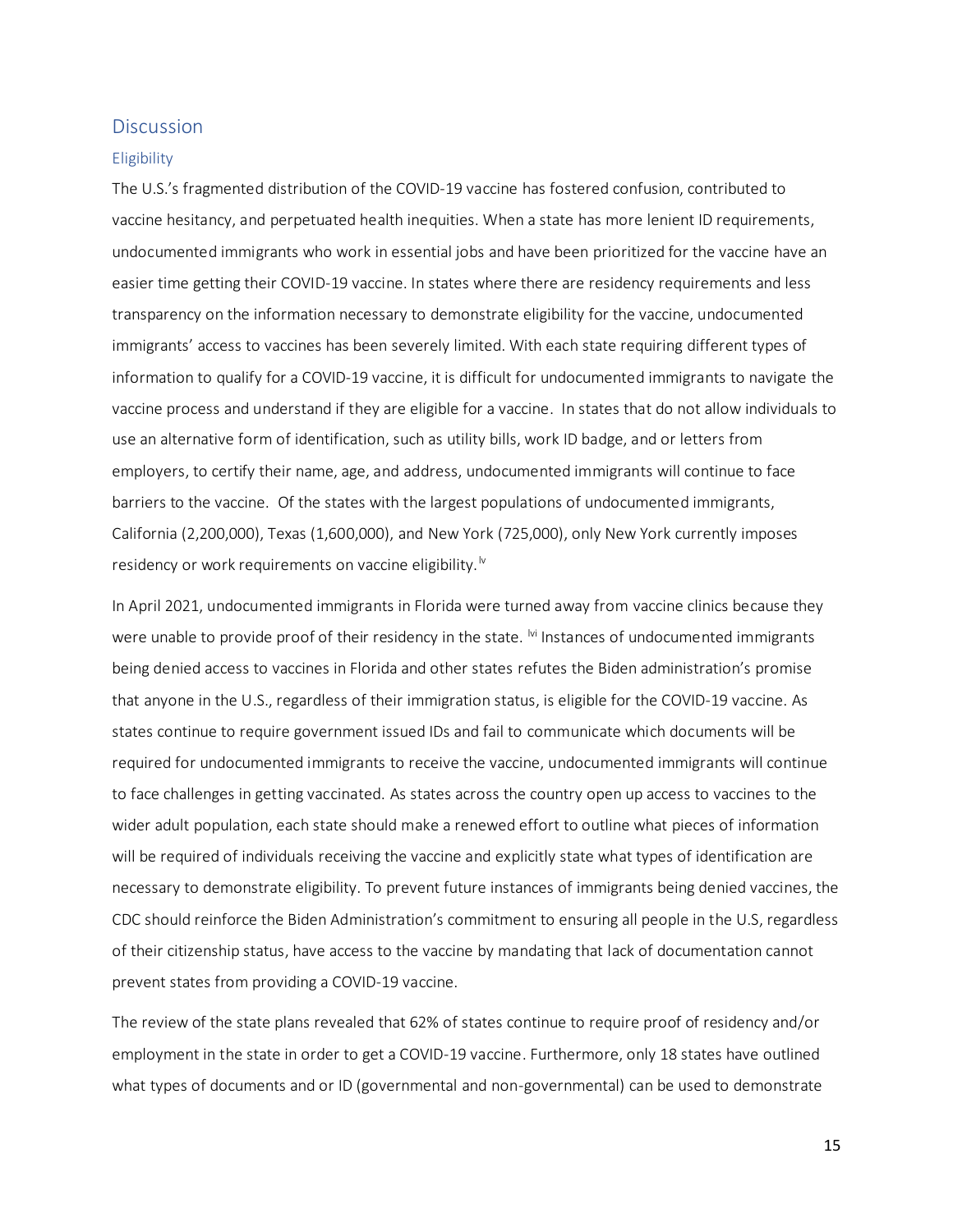one's eligibility for the COVID-19 vaccine. These states have taken an important step to remove barriers that inhibit undocumented immigrants' access and eligibility for the COVID-19 vaccine. For example, Massachusetts's COVID-19 vaccine website includes the question "Can undocumented immigrants receive the vaccine for free and will getting the vaccine adversely impact a patient's immigration status?" in their FAQ page to clarify that undocumented immigrants are eligible for the vaccine.<sup>Ivii</sup> The state vaccine website's FAQ page responds to this question by assuring that immigrants can receive the COVID-19 vaccine without insurance or a government ID for free.<sup>Iviii</sup>

Of the three essential worker groups that were included in this investigation, food service and grocery workers were the group most highly prioritized in state vaccination plans. Recent estimates from the Center for Migration Studies estimate that 147,000 undocumented immigrants work in grocery stores and 846,100 in food service jobs in the U.S. <sup>lix</sup> Despite their high prioritization in the majority of state plans, undocumented immigrants who occupy food service and grocery jobs continue to face barriers in receiving the COVID-19 vaccine, particularly in states that have stringent ID requirements. Similarly, agricultural industry workers' prioritization in state vaccination plans has not guaranteed that they have been able to receive the vaccine at the same rates as their coworkers who are U.S. citizens. As long as the burdensome eligibility requirements persist, undocumented immigrants, both those working in essential sectors and those who are not, will continue to have limited access to the COVID-19 vaccines.

#### <span id="page-16-0"></span>Accessibility

In addition to the eligibility challenges, undocumented immigrants' access to the COVID-19 vaccine is impacted by a series of physical, economic, and cultural factors. The physical location of vaccine clinics, hours the clinic is operating, inability to navigate the complex registration process, and lack of affordable public transportation options to reach the clinics impact an individual's ability to receive a COVID-19 vaccine. Ensuring that vaccination sites are intentionally situated at familiar community locations, such as churches, schools, libraries, or even parking lots in communities with high concentrations of immigrant populations, is one way to limit accessibility challenges. Additionally, these locations should be accessible by foot, car, or public transportation and open during a variety of hours, such as evenings, weekends, or mornings to accommodate the schedules of individuals who work during the day. Community representatives, employers, churches, and community organizations that have long-standing connections with immigrant communities should be highly involved in the decisions about the location and hours of the vaccine site. In addition to physical limitations, there are also notable language barriers that hinder undocumented immigrants from receiving information about the vaccine and knowing where to register

16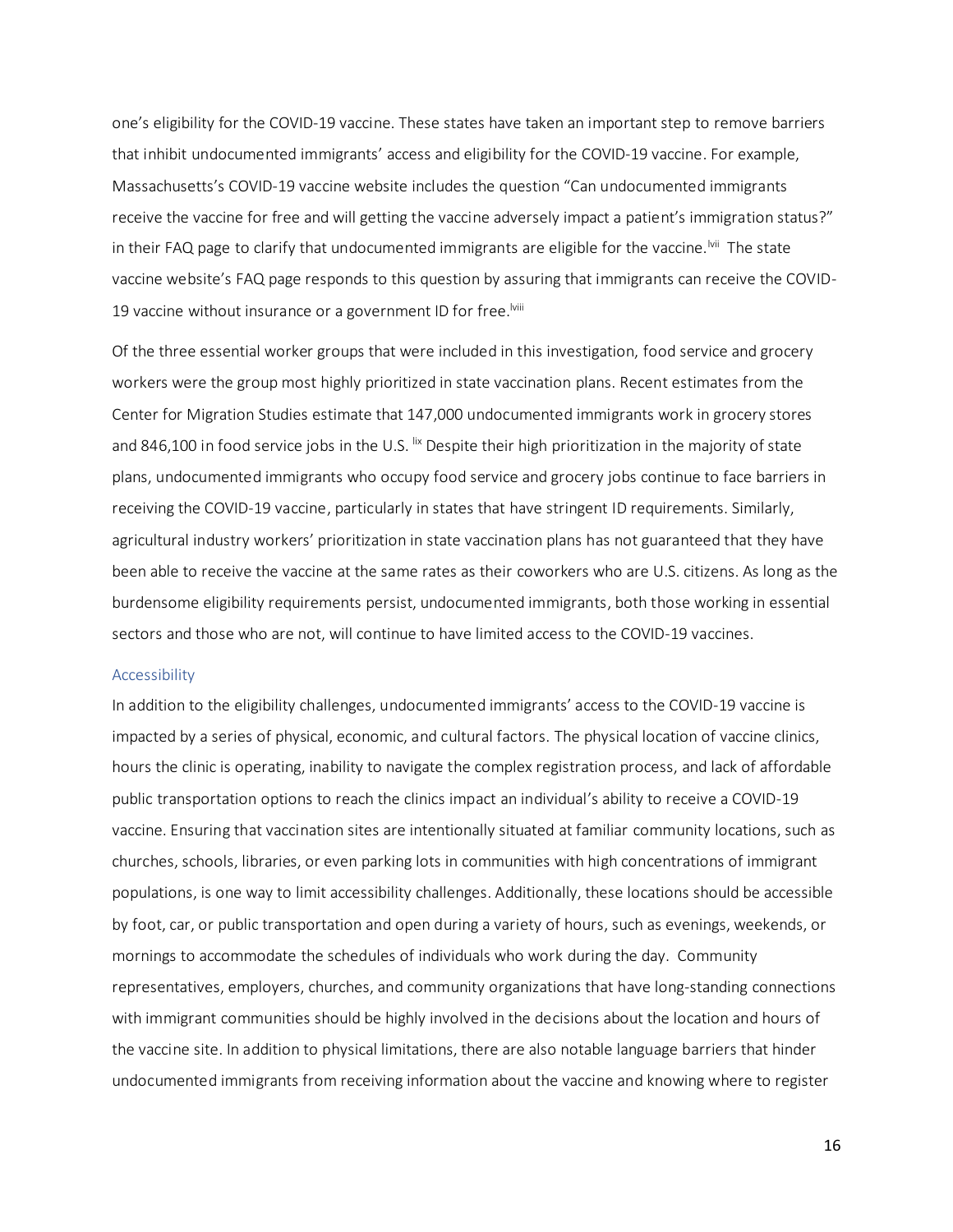for an appointment. Trained translators and bilingual community members working at the vaccine site and in the community to help individuals register for a vaccine appointment are also essential components of an equitable distribution of COVID-19 vaccines. With less than 25% of the state FAQ pages that were reviewed in this study providing information about the vaccine in Spanish, there is a tremendous need for states to provide language appropriate information about the vaccine. Such language barriers not only dissuade individuals from registering or seeking out a COVID-19 vaccine, but they also limit non-English speakers' abilities to make informed decisions about whether or not they want to receive the vaccine.

The federal and state governments' failure to prioritize detained immigrants in vaccines distribution plans over the past few months has been immoral and unjust. Detained immigrants' ability to access the vaccine is solely dependent on state and local health authorities' ability to collaborate with ICE, include the needs of detention facilities in state vaccine orders, and distribute vaccines in the detention facilities. In December 2020, ICE said that it is not responsible for procuring COVID-19 vaccines for migrant detention facilities, but rather it is the obligation of each state to decide when and how to vaccinate individuals in ICE facilities.<sup>Ix</sup> In Texas, a state that is home to 27 migrant detention facilities and the largest population of migrants in detention, state authorities have not announced any plans to distribute COVID-19 vaccines in these facilities. In California, advocates and state legislators have repeatedly called on Governor Newsom to include immigrants in ICE custody in vaccine distribution and prioritization plans. California's inclusion of detention facilities in their most recent vaccination plan is a testament to the work of advocates across the state. As advocates in other states urge their political and health leaders to follow in California's footsteps, it is essential to highlight how ongoing outbreaks of COVID-19 in detention facilities jeopardize the health rights of migrants and impede the state's efforts to reach herd immunity. Furthermore, ICE's failure to establish national guidance for the provision of vaccines to staff and immigrants in detention facilities has further emphasized the agency's incompetency in protecting the health of immigrants who are in their custody across the country.<sup>|xi</sup>

#### <span id="page-17-0"></span>Fear and Mistrust

Undocumented immigrants' eligibility for and access to COVID-19 vaccines are both critical components of state vaccine distribution plans. However, if states fail to address the underlying concerns and fears of deportation and/or legal consequences born by undocumented immigrants, the factors of eligibility and accessibility are ultimately irrelevant components of a state's plan to ensure undocumented immigrants have access to COVID-19 vaccines. On February 1, 2021, the DHS announced that ICE will not conduct

17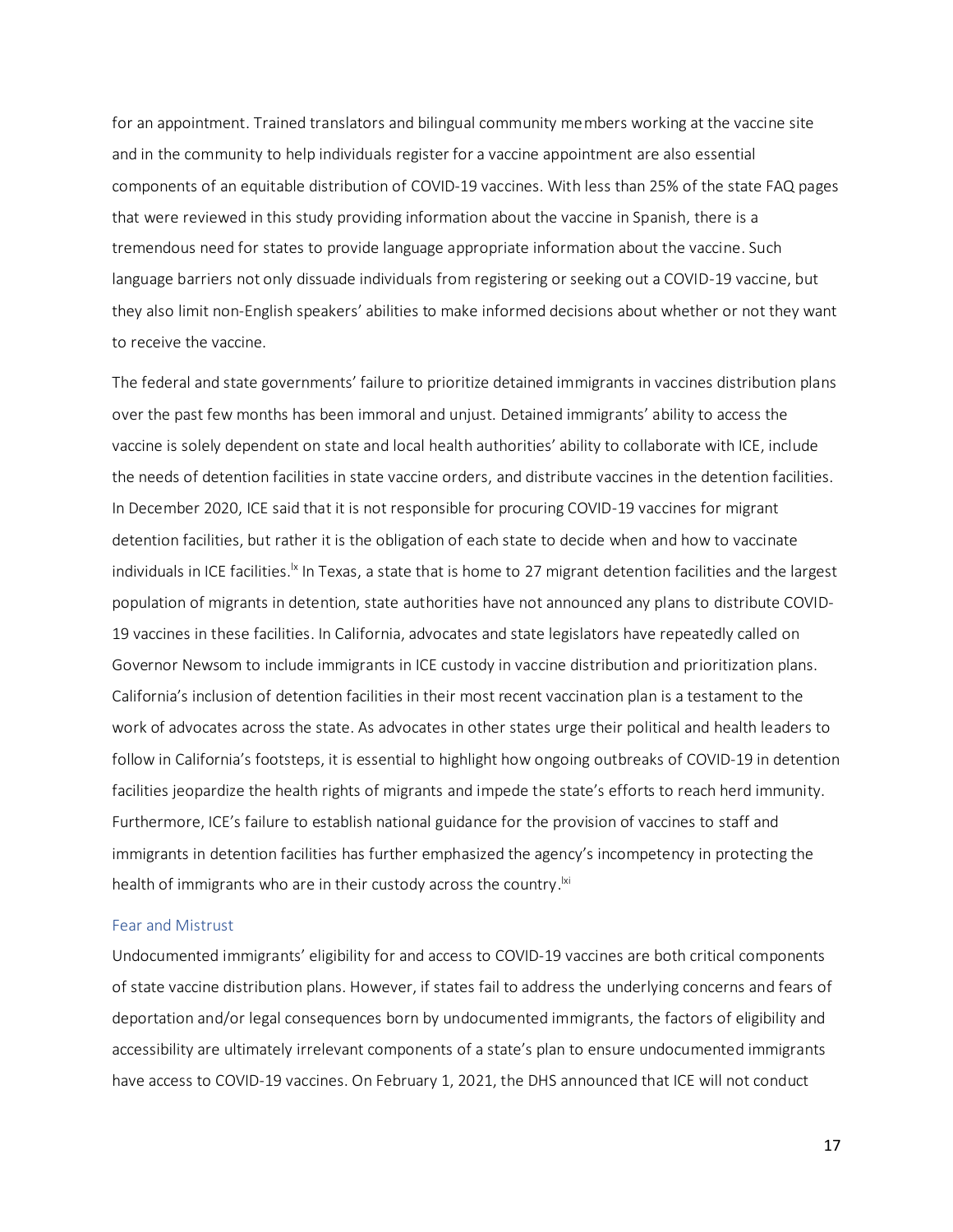enforcement operations "at or near" vaccination sites or healthcare facilities<sup>|xii</sup> Despite this statement, undocumented immigrants across the U.S. continue to have well-founded concerns about sharing their personal information with government and medical authorities for COVID-19 testing, treatment, and vaccines. <sup>Ixiii</sup> In order to assuage these fears and concerns, it is critical for each state to clearly communicate that undocumented individuals who wish to receive the vaccine will not be required to reveal their legal status and that all personal information that is collected will not be shared with immigration authorities. Unfortunately, only 12 of the 51 states attempted to address these concerns and fears on their state vaccine websites. While some states used simple messages to assure undocumented immigrants that they would not be asked to provide their citizenship status, other states like Indiana used graphics (Figure 7) to assure immigrants that sensitive personal information, such as one's legal status, would not be collected during the vaccine registration process. Ixiv

| What Information Do We Collect and How is It Used?<br>When you sign up for your COVID-19 vaccine appointment by registering online at OurShot.in.gov or by calling 211, we will ask for your<br>first and last name, birth date, sex and if you want to be contacted by text or email. Interpreters are available available through 211.<br>Your personal information and vaccination record are put into an online database so that the Indiana Department of Health can verify who<br>has gotten the COVID-19 shot. That information is required to be shared with the Centers for Disease Control and Prevention (CDC) so that |                                  |  |  |
|-----------------------------------------------------------------------------------------------------------------------------------------------------------------------------------------------------------------------------------------------------------------------------------------------------------------------------------------------------------------------------------------------------------------------------------------------------------------------------------------------------------------------------------------------------------------------------------------------------------------------------------|----------------------------------|--|--|
| the CDC can verify how states use the free vaccine and can monitor for any unexpected reactions to the vaccine.<br>You will not be asked for your immigration status or other sensitive information, such as your Social Security or credit card                                                                                                                                                                                                                                                                                                                                                                                  |                                  |  |  |
| number, while getting your COVID-19 shot. Everyone living in the United States is encouraged to get vaccinated when they are eligible.<br>Getting the shot will not affect your citizenship or green card eligibility or affect your immigration status because the vaccine is a medical<br>treatment that can help prevent disease.                                                                                                                                                                                                                                                                                              |                                  |  |  |
| Information we will ask for:                                                                                                                                                                                                                                                                                                                                                                                                                                                                                                                                                                                                      | Information we will NOT ask for: |  |  |
| <b>First and last name</b>                                                                                                                                                                                                                                                                                                                                                                                                                                                                                                                                                                                                        | <b>Social Security number</b>    |  |  |
| <b>Birth date</b>                                                                                                                                                                                                                                                                                                                                                                                                                                                                                                                                                                                                                 | Credit/debit card number         |  |  |
| Proof of age or eligible employment                                                                                                                                                                                                                                                                                                                                                                                                                                                                                                                                                                                               | <b>Immigration status</b>        |  |  |
| <b>Sex</b>                                                                                                                                                                                                                                                                                                                                                                                                                                                                                                                                                                                                                        | <b>Proof of income</b>           |  |  |
| <b>Phone number</b>                                                                                                                                                                                                                                                                                                                                                                                                                                                                                                                                                                                                               | <b>Location of birth</b>         |  |  |
| <b>Email address (optional)</b>                                                                                                                                                                                                                                                                                                                                                                                                                                                                                                                                                                                                   |                                  |  |  |
| Insurance card (not required)                                                                                                                                                                                                                                                                                                                                                                                                                                                                                                                                                                                                     |                                  |  |  |

Figure 7: Information and Document Requirements for COVID-19 Vaccines in Indiana, 2020

Other states, like North Carolina, explained that all personal information obtained in the registration process is kept confidential and will not be shared with ICE or any immigration enforcement agency. <sup>Ixv</sup> North Carolina's site also clarifies that getting the vaccine will not have a negative impact on an individual's pathway to citizenship or changes to their immigration status in the future. <sup>Ixvi</sup> While 12 states provided strong examples of how state websites can address the fears and concerns of undocumented immigrants, there is a tremendous need for sustained community engagement in every state to ensure undocumented immigrants have the opportunity to ask questions about the state's plan for safeguarding their personal information and receive additional assurances that their presence in the U.S. will not jeopardized by getting a COVID-19 vaccine. Furthermore, states must continue to equip and empower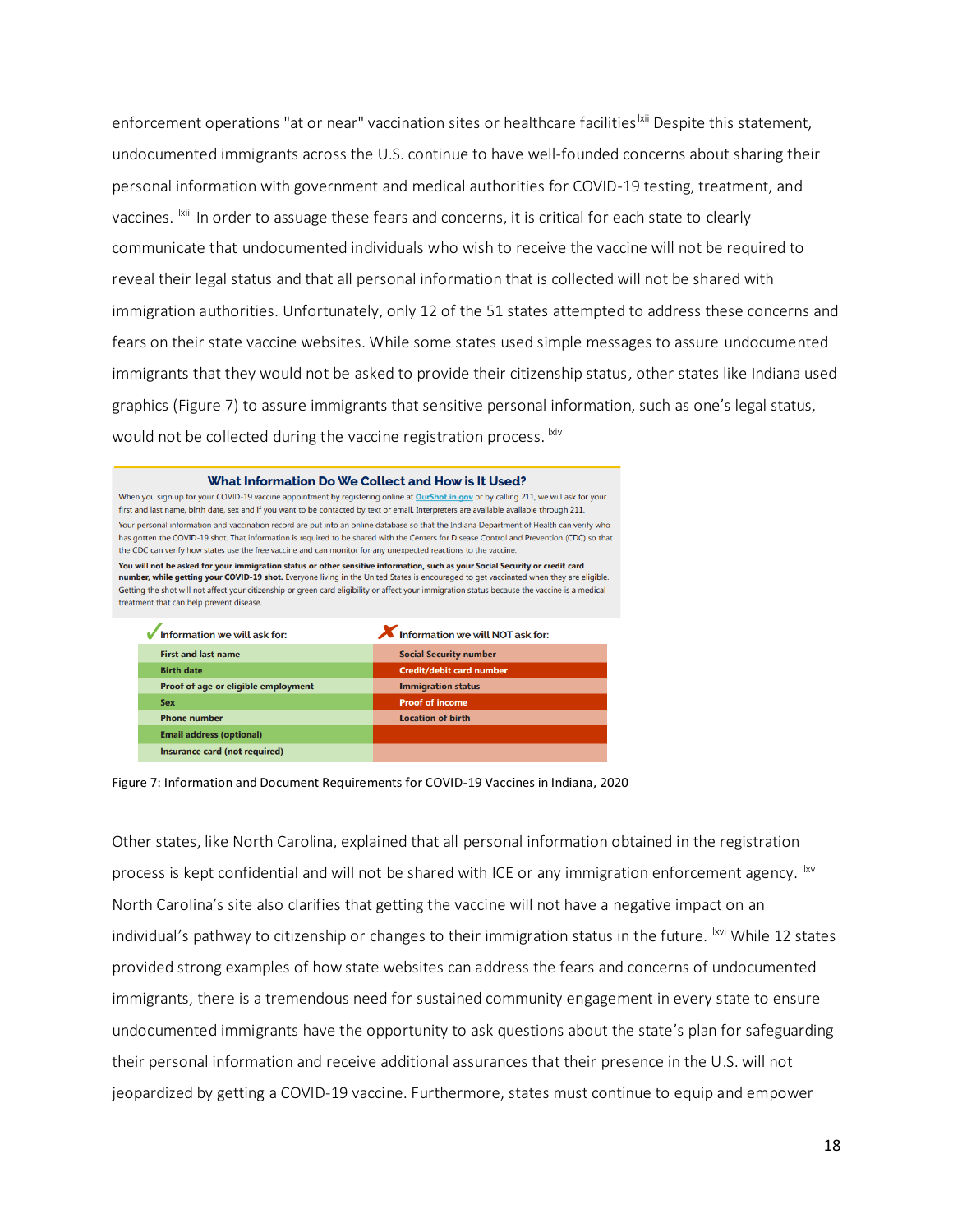community organizations, faith communities, schools, and other social groups as trusted resources for immigrant communities as they seek assurances and information about the vaccine. <sup>Ixvii</sup> Alleviating individual fears about any potential negative impacts is a critical component of supporting vaccine equity in immigrant families and communities.

# <span id="page-19-0"></span>**Conclusion**

The U.S. must do a better job of prioritizing vaccine distribution to undocumented immigrants and immigrants in detention centers. The inclusion of undocumented immigrants is fundamental to the overall success of the U.S.'s vaccination effort and recovery from the COVID-19 pandemic. If the 13 million undocumented immigrants who currently reside in the U.S continue to be excluded and left behind in the distribution of COVID-19 vaccines, immigrant communities will continue to carry an inequitable burden of COVID-19 cases and deaths. Furthermore, if U.S. states fail to uphold the right of every undocumented immigrant to receive the COVID-19 vaccine, the morality and efficacy of the U.S.'s response to the pandemic will be undermined. It is time for states and the federal government to renew their efforts to ensure all immigrants in detention facilities and those working in essential industries have equitable access to COVID-19 vaccines, regardless of what state they live in. As states continue to open up vaccines to all persons over 16, immigrants in detention facilities and workers in industries such as construction, agriculture, and food services should be at the front of the line.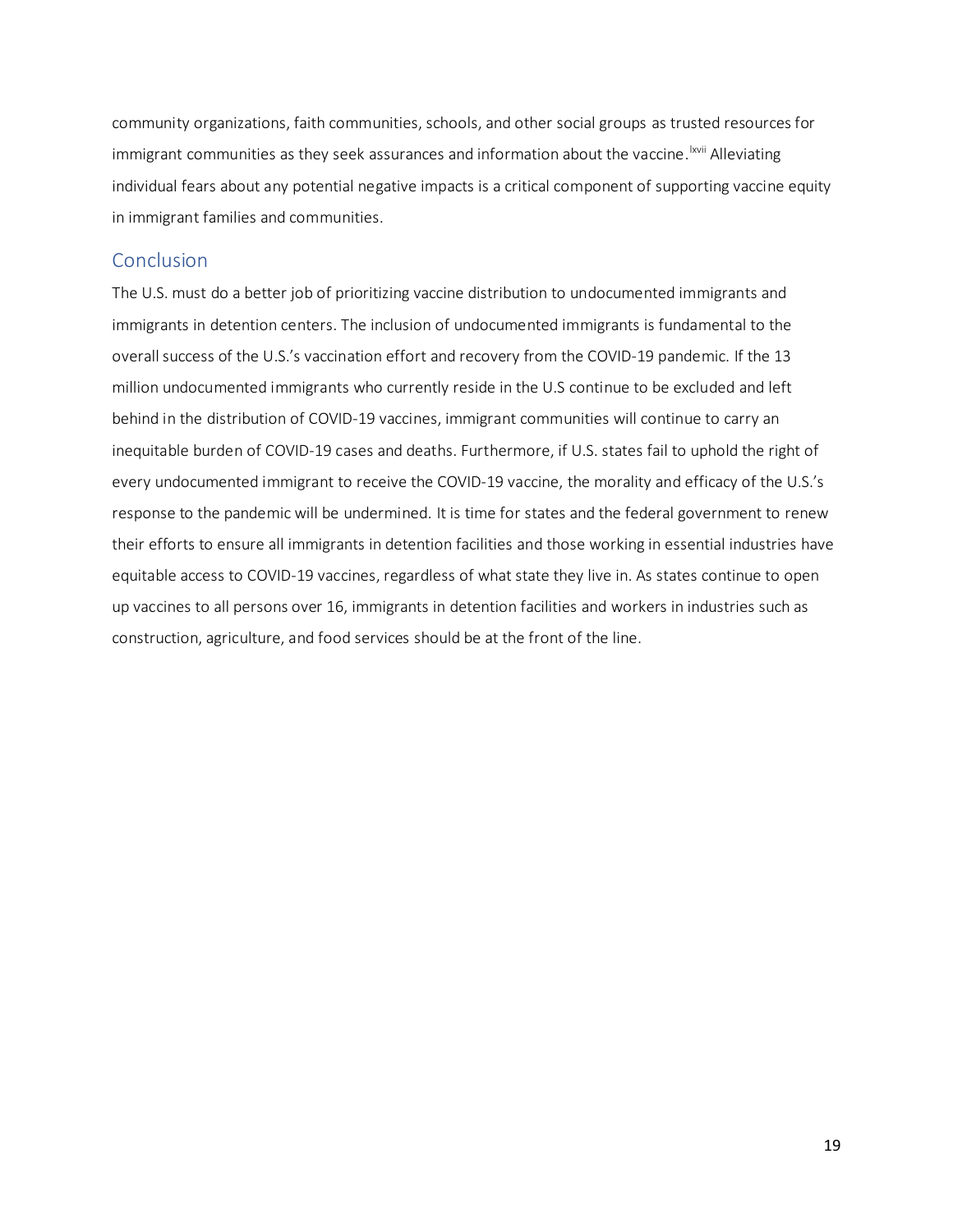# <span id="page-20-0"></span>Appendices

|  | Appendix 1: Residency Requirements for COVID-19 Vaccines per U.S State |  |
|--|------------------------------------------------------------------------|--|
|--|------------------------------------------------------------------------|--|

| Residents (6) | <b>Residents and Workers (26)</b> | No requirements (19) |  |
|---------------|-----------------------------------|----------------------|--|
| Hawaii        | Alaska                            | Alabama              |  |
| Maine         | Arkansas                          | Arizona              |  |
| Missouri      | Connecticut                       | California           |  |
| New Hampshire | Delaware                          | Colorado             |  |
| Nebraska      | District of Colombia (DC)         | Indiana              |  |
| Oklahoma      | Florida                           | lowa                 |  |
|               | Georgia                           | Louisiana            |  |
|               | Kansas                            | Maryland             |  |
|               | Idaho                             | Michigan             |  |
|               | Illinois                          | Minnesota            |  |
|               | Kansas                            | Nevada               |  |
|               | Kentucky                          | <b>New Mexico</b>    |  |
|               | Massachusetts                     | North Carolina       |  |
|               | Mississippi                       | Ohio                 |  |
|               | New Jersey                        | Pennsylvania         |  |
|               | <b>New York</b>                   | South Carolina       |  |
|               | North Dakota                      | Texas                |  |
|               | South Dakota                      | Tennessee            |  |
|               | Oregon                            | Virginia             |  |
|               | Rhode Island                      |                      |  |
|               | Utah                              |                      |  |
|               | Vermont                           |                      |  |
|               | Washington                        |                      |  |
|               | West Virginia                     |                      |  |
|               | Wisconsin                         |                      |  |
|               | Wyoming                           |                      |  |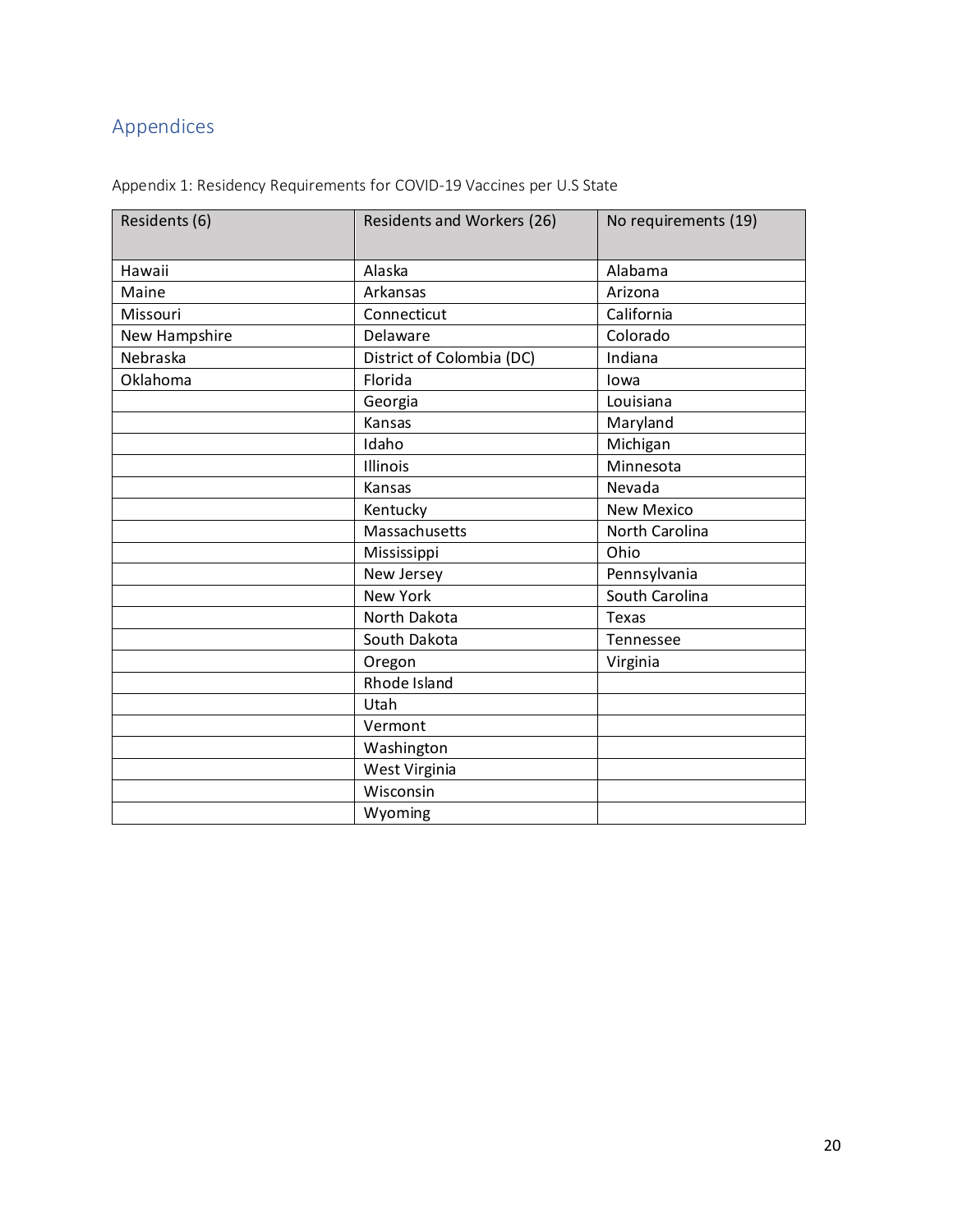Appendix 2: State Plans' Transparency on the Eligibility of Undocumented Immigrants for COVID-19 vaccines

| Rating Level   | Rating Level Description                                                                                                                                                                       | Number of States<br>per Rating Level |
|----------------|------------------------------------------------------------------------------------------------------------------------------------------------------------------------------------------------|--------------------------------------|
| $\Omega$       | State does not provide information about undocumented<br>immigrants' eligibility for vaccine and no information about<br>required documents or information is provided.                        | 19                                   |
|                | State does not mention of whether or not undocumented<br>immigrants are eligible, but information about what<br>documents are required is provided.                                            | 14                                   |
| $\mathfrak{D}$ | State mentions undocumented immigrants' eligibility for the<br>vaccine, but do not outline which documents or information<br>is required for vaccine.                                          | 6                                    |
| $\mathcal{R}$  | State clearly outlines undocumented immigrants' eligibility<br>for the vaccine and clearly outlined any documentation or<br>personal information that would be required to get the<br>vaccine. | 12                                   |

Appendix 3: Prioritization of Essential Industries in State COVID-19 Vaccine Plans

| <b>Priority Group</b>   | Food/Grocery<br>Workers | Agriculture<br>and<br>Meatpacking<br>Workers | Construction<br>Workers | Incarcerated<br>Individuals | Immigrant<br>Detention<br><b>Facilities</b> |
|-------------------------|-------------------------|----------------------------------------------|-------------------------|-----------------------------|---------------------------------------------|
| $\pmb{0}$               | 10                      | 12                                           | 17                      | $\mathbf{1}$                | $\mathbf 0$                                 |
| 1A                      | $\mathbf 0$             | $\mathbf 0$                                  | $\mathbf 0$             | 18                          | $\mathbf 0$                                 |
| 1B                      | 33                      | 27                                           | 11                      | 5                           | $\mathbf 0$                                 |
| 1C                      | $\mathbf{1}$            | $\overline{4}$                               | 12                      | $\mathbf 0$                 | $\mathbf 0$                                 |
| 1E                      | $\mathbf{1}$            | $\mathbf 1$                                  | $\mathbf{1}$            | 10                          | $\mathbf 0$                                 |
| $\overline{2}$          | 5                       | 5                                            | 8                       | $\overline{2}$              | $\mathbf 1$                                 |
| $\overline{\mathbf{3}}$ | $\mathbf{1}$            | $\mathbf 1$                                  | $\overline{2}$          | 13                          | $\mathbf 0$                                 |
| $\overline{\mathbf{4}}$ | $\mathbf 0$             | $\mathbf 0$                                  | $\mathbf 0$             | $\mathbf 0$                 | $\pmb{0}$                                   |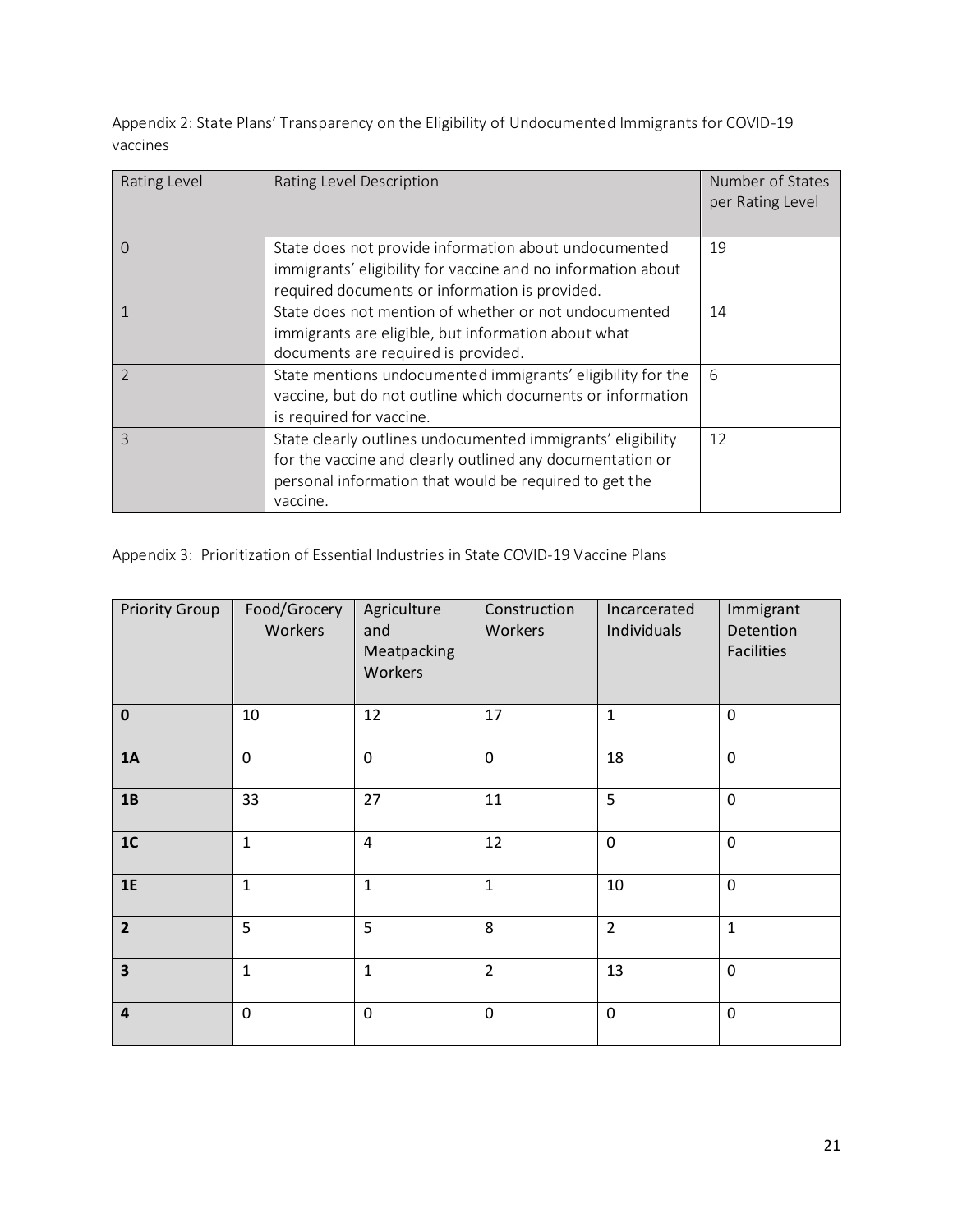# <span id="page-22-0"></span>References

i Jameel, Caroline Chen, Maryam. "False Barriers: These Things Should Not Prevent You from Getting a COVID Vaccine." ProPublica, 1 April 2020, [www.propublica.org/article/false-barriers-these-things-should-not-prevent](http://www.propublica.org/article/false-barriers-these-things-should-not-prevent-you-from-getting-a-covid-vaccine)[you-from-getting-a-covid-vaccine.](http://www.propublica.org/article/false-barriers-these-things-should-not-prevent-you-from-getting-a-covid-vaccine)

ii 2020. "Health and Financial Risks for Noncitizen Immigrants due to the COVID-19 Pandemic." Kaiser Family Foundation, 18 Aug. 2020[, www.kff.org/racial-equity-and-health-policy/issue-brief/health-financial-risks](http://www.kff.org/racial-equity-and-health-policy/issue-brief/health-financial-risks-noncitizen-immigrants-covid-19-pandemic/)[noncitizen-immigrants-covid-19-pandemic/.](http://www.kff.org/racial-equity-and-health-policy/issue-brief/health-financial-risks-noncitizen-immigrants-covid-19-pandemic/)

iii "U.S. Unauthorized Immigrant Population Estimates by State, 2016." Pew Research Center, Hispanic Trends Project, 5 Feb. 2019[, www.pewresearch.org/hispanic/interactives/u-s-unauthorized-immigrants-by-state/.](http://www.pewresearch.org/hispanic/interactives/u-s-unauthorized-immigrants-by-state/) iv "Immigrant Essential Workers: Crucial to COVID-19 Recovery." FWD, 16 December, 2020, [www.fwd.us/news/immigrant-essential-workers](http://www.fwd.us/news/immigrant-essential-workers)

v "Unauthorized Immigrant Populations by Country and Region, Top States and Counties of Residence, 2012- 16."Migration Policy Institute, 18 Aug. 2015[, www.migrationpolicy.org/programs/data-hub/charts/unauthorized](http://www.migrationpolicy.org/programs/data-hub/charts/unauthorized-immigrant-populations-country-and-region-top-state-and-county)[immigrant-populations-country-and-region-top-state-and-county.](http://www.migrationpolicy.org/programs/data-hub/charts/unauthorized-immigrant-populations-country-and-region-top-state-and-county)

vi Clark, E., Fredricks, K., Woc-Colburn, L., Bottazzi, M. E., & Weatherhead, J. (2020). Disproportionate impact of the COVID-19 pandemic on immigrant communities in the United States. PLoS neglected tropical diseases, 14(7), e0008484.<https://doi.org/10.1371/journal.pntd.0008484>

vii Clark, E., Fredricks, K., Woc-Colburn, L., Bottazzi, M. E., & Weatherhead, J. (2020). Disproportionate impact of the COVID-19 pandemic on immigrant communities in the United States. PLoS neglected tropical diseases, 14(7), e0008484.<https://doi.org/10.1371/journal.pntd.0008484>

viii Levesque, Jeanne Batalova Jeanne Batalova, Mary Hanna, and Christopher. "Frequently Requested Statistics on Immigrants and Immigration in the United States." Migration Policy Institute, 9 Feb. 2021,

[www.migrationpolicy.org/article/frequently-requested-statistics-immigrants-and-immigration-united-states-2020.](http://www.migrationpolicy.org/article/frequently-requested-statistics-immigrants-and-immigration-united-states-2020) ix "Immigrant Essential Workers: Crucial to COVID-19 Recovery." FWD, 16 December, 2020, [www.fwd.us/news/immigrant-essential-workers](http://www.fwd.us/news/immigrant-essential-workers)

<sup>x</sup> Clark, E., Fredricks, K., Woc-Colburn, L., Bottazzi, M. E., & Weatherhead, J. (2020). Disproportionate impact of the COVID-19 pandemic on immigrant communities in the United States. PLoS neglected tropical diseases, 14(7), e0008484.<https://doi.org/10.1371/journal.pntd.0008484>

xi 2020. "Health and Financial Risks for Noncitizen Immigrants due to the COVID-19 Pandemic." KFF, 18 Aug. 2020, [www.kff.org/racial-equity-and-health-policy/issue-brief/health-financial-risks-noncitizen-immigrants-covid-19](http://www.kff.org/racial-equity-and-health-policy/issue-brief/health-financial-risks-noncitizen-immigrants-covid-19-pandemic/) [pandemic/.](http://www.kff.org/racial-equity-and-health-policy/issue-brief/health-financial-risks-noncitizen-immigrants-covid-19-pandemic/)

xii Clark, E., Fredricks, K., Woc-Colburn, L., Bottazzi, M. E., & Weatherhead, J. (2020). Disproportionate impact of the COVID-19 pandemic on immigrant communities in the United States. PLoS neglected tropical diseases, 14(7), e0008484.<https://doi.org/10.1371/journal.pntd.0008484>

xiii Commodore-Mensah, Y., Selvin, E., Aboagye, J. et al. "Hypertension, overweight/obesity, and diabetes among immigrants in the United States: an analysis of the 2010–2016 National Health Interview Survey." BMC Public Health 18, 773 (2018)[. https://doi.org/10.1186/s12889-018-5683-3](https://doi.org/10.1186/s12889-018-5683-3)

xiv Clark, E., Fredricks, K., Woc-Colburn, L., Bottazzi, M. E., & Weatherhead, J. (2020). Disproportionate impact of the COVID-19 pandemic on immigrant communities in the United States. PLoS neglected tropical diseases, *14*(7), e0008484.<https://doi.org/10.1371/journal.pntd.0008484>

xv Clark, E., Fredricks, K., Woc-Colburn, L., Bottazzi, M. E., & Weatherhead, J. (2020). Disproportionate impact of the COVID-19 pandemic on immigrant communities in the United States. PLoS neglected tropical diseases, 14(7), e0008484.<https://doi.org/10.1371/journal.pntd.0008484>

xvi Guidance on the Essential Critical Infrastructure Workforce" U.S Cybersecurity & Infrastructure Security Agency. 16 Dec. 2020[. https://www.cisa.gov/publication/guidance-essential-critical-infrastructure-workforce](https://www.cisa.gov/publication/guidance-essential-critical-infrastructure-workforce) .

xvii "COVID-19: Essential Workers in the States." National Conference of State Legislatures, 21 May 2020, [www.ncsl.org/research/labor-and-employment/covid-19-essential-workers-in-the-states.aspx.](http://www.ncsl.org/research/labor-and-employment/covid-19-essential-workers-in-the-states.aspx)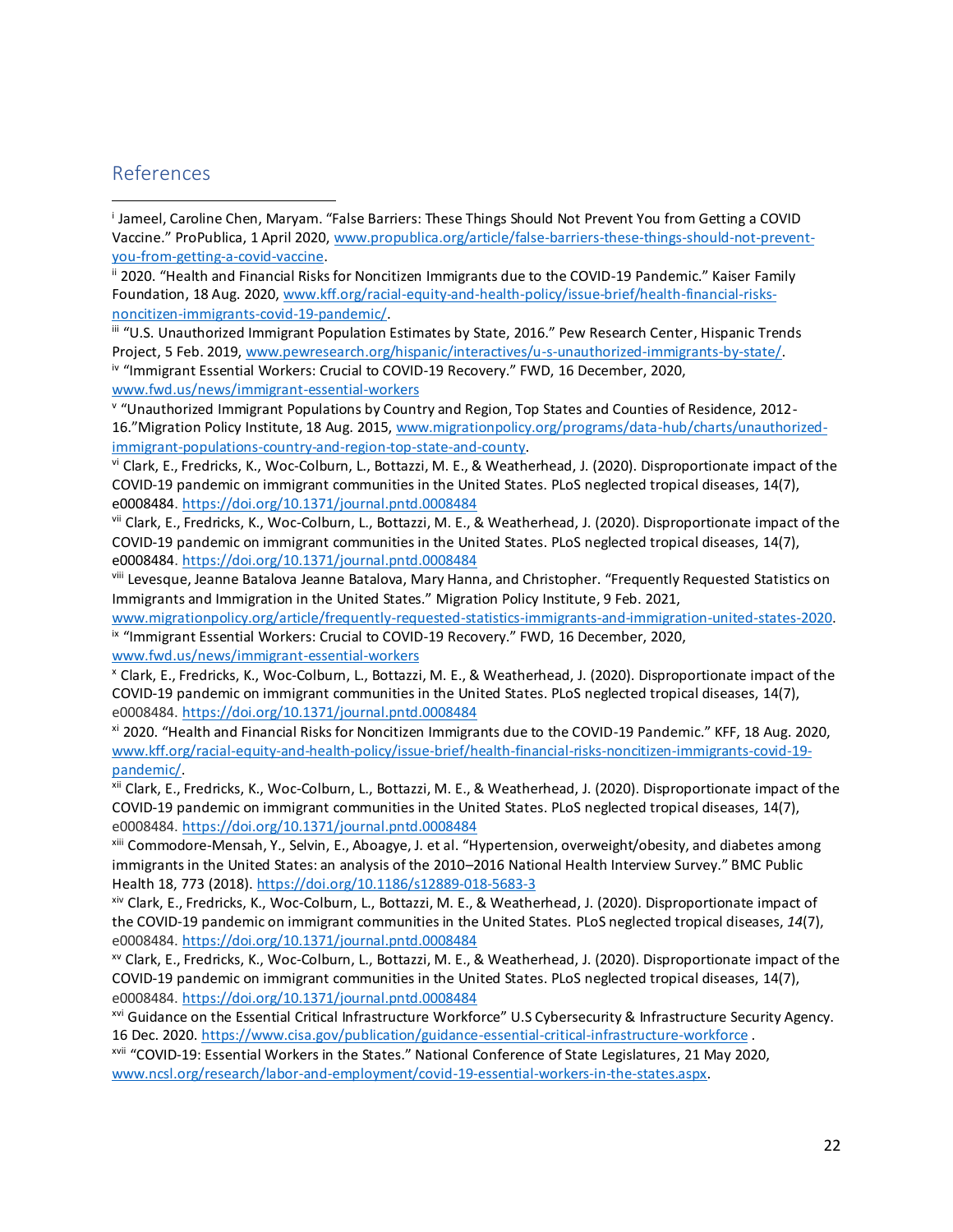xviii "COVID-19: Essential Workers in the States." National Conference of State Legislatures, 21 May 2020, [www.ncsl.org/research/labor-and-employment/covid-19-essential-workers-in-the-states.aspx.](http://www.ncsl.org/research/labor-and-employment/covid-19-essential-workers-in-the-states.aspx)

xix "COVID-19: Essential Workers in the States." National Conference of State Legislatures, 21 May 2020, [www.ncsl.org/research/labor-and-employment/covid-19-essential-workers-in-the-states.aspx.](http://www.ncsl.org/research/labor-and-employment/covid-19-essential-workers-in-the-states.aspx)

xx "Immigrant Essential Workers: Crucial to COVID-19 Recovery." FWD.us, 16 December, 2020, [www.fwd.us/news/immigrant-essential-workers](http://www.fwd.us/news/immigrant-essential-workers)

xxi Kerwin, Donald, et al. "US Foreign-Born Essential Workers by Status and State, and the Global Pandemic." The Center for Migration Studies of New York (CMS),<https://cmsny.org/publications/us-essential-workers/> xxii "Immigrant Essential Workers: Crucial to COVID-19 Recovery." FWD.us, 16 December, 2020, [www.fwd.us/news/immigrant-essential-workers](http://www.fwd.us/news/immigrant-essential-workers)

xxiii Kerwin, Donald, et al. "US Foreign-Born Essential Workers by Status and State, and the Global Pandemic." The Center for Migration Studies of New York (CMS),<https://cmsny.org/publications/us-essential-workers/>

xxiv 2020. "Health and Financial Risks for Noncitizen Immigrants due to the COVID-19 Pandemic." KFF, 18 Aug. 2020, [www.kff.org/racial-equity-and-health-policy/issue-brief/health-financial-risks-noncitizen-immigrants-covid-19](http://www.kff.org/racial-equity-and-health-policy/issue-brief/health-financial-risks-noncitizen-immigrants-covid-19-pandemic/) [pandemic/.](http://www.kff.org/racial-equity-and-health-policy/issue-brief/health-financial-risks-noncitizen-immigrants-covid-19-pandemic/)

xxv Douglas, Leah. "At Poultry Plants Allowed to Run Faster Processing Lines, a Greater Risk of Covid-19." Food and Environment Reporting Network, 10 Sept. 2020[, https://thefern.org/ag\\_insider/at-poultry-plants-allowed-to-run](https://thefern.org/ag_insider/at-poultry-plants-allowed-to-run-faster-processing-lines-a-greater-risk-of-covid-19/)[faster-processing-lines-a-greater-risk-of-covid-19/](https://thefern.org/ag_insider/at-poultry-plants-allowed-to-run-faster-processing-lines-a-greater-risk-of-covid-19/)

xxvi Knight, Victoria. "Without Federal Protections, Farm Workers Risk Coronavirus Infection To Harvest Crops." NPR, 8 August 2020[, https://www.npr.org/sections/health-shots/2020/08/08/900220260/without-federal](https://www.npr.org/sections/health-shots/2020/08/08/900220260/without-federal-protections-farm-workers-risk-coronavirus-infection-to-harvest-c)[protections-farm-workers-risk-coronavirus-infection-to-harvest-c.](https://www.npr.org/sections/health-shots/2020/08/08/900220260/without-federal-protections-farm-workers-risk-coronavirus-infection-to-harvest-c)

xxvii Clark, Eva, et al. "Disproportionate Impact of the COVID-19 Pandemic on Immigrant Communities in the United States." PLOS Neglected Tropical Diseases, edited by Victoria J. Brookes, vol. 14, no. 7, July 2020, p. e0008484, doi:10.1371/journal.pntd.0008484.

xxviii Malagon, Elvia. "Some immigrants shut out of coronavirus stimulus; other, mixed-status households will get latest COVID relief check" Chicago Sun-Times, 8 Jan 2021.

[https://chicago.suntimes.com/politics/2021/1/8/22213330/immigrants-stimulus-mixed-status-covid-coronavirus](https://chicago.suntimes.com/politics/2021/1/8/22213330/immigrants-stimulus-mixed-status-covid-coronavirus-chicago)[chicago](https://chicago.suntimes.com/politics/2021/1/8/22213330/immigrants-stimulus-mixed-status-covid-coronavirus-chicago)

xxix Duncan, Whitney, et al. "Serious Challenges and Potential Solutions for Immigrant Health During COVID-19" Health Affairs. 18 April 2020.<https://www.healthaffairs.org/do/10.1377/hblog20200416.887086/full/>

xxx Duncan, Whitney, et al. "Serious Challenges and Potential Solutions for Immigrant Health During COVID-19" Health Affairs. 18 April 2020.<https://www.healthaffairs.org/do/10.1377/hblog20200416.887086/full/>

xxxi Duncan, Whitney, et al. "Serious Challenges and Potential Solutions for Immigrant Health During COVID-19" Health Affairs. 18 April 2020.<https://www.healthaffairs.org/do/10.1377/hblog20200416.887086/full/>

xxxii "ICE Guidance on COVID-19." U.S Immigration and Customs Enforcement, 2021 [www.ice.gov/coronavirus.](http://www.ice.gov/coronavirus) xxxiii "ICE Guidance on COVID-19." U.S Immigration and Customs Enforcement, 2021 [www.ice.gov/coronavirus.](http://www.ice.gov/coronavirus)

xxxiv "Whistle-blower Disclosures on COVID-19 - Private Contractors Mismanaging ICE Detention Facilities Are Endangering Public Health and Safety" Government Accountability Project. 10 July 2020,

[https://whistleblower.org/wp-content/uploads/2020/07/071020-letter-to-Congress-from-GovAcctProj-re](https://whistleblower.org/wp-content/uploads/2020/07/071020-letter-to-Congress-from-GovAcctProj-re-whistleblowers-ICE-Detention-COVID-FINAL-Submitted.pdf)[whistleblowers-ICE-Detention-COVID-FINAL-Submitted.pdf](https://whistleblower.org/wp-content/uploads/2020/07/071020-letter-to-Congress-from-GovAcctProj-re-whistleblowers-ICE-Detention-COVID-FINAL-Submitted.pdf)

xxxv Cuffari, Joseph, et al. Lack of Medical Care, Unsafe Work Practices, and Absence of Adequate Protection against COVID-19 for Detained Immigrants and Employees Alike at the Irwin County Detention Center, 2020, <https://projectsouth.org/wp-content/uploads/2020/09/OIG-ICDC-Complaint-1.pdf>

xxxviErfani, Parsa, et al. "COVID-19 Testing and Cases in Immigration Detention Centers, April-August 2020." JAMA, Oct. 2020, [doi:10.1001/jama.2020.21473.](https://jamanetwork.com/journals/jama/fullarticle/2772627) 

xxxvii "ICE Guidance on COVID-19." U.S Immigration and Customs Enforcement, 2021 [www.ice.gov/coronavirus.](http://www.ice.gov/coronavirus) xxxviii "ICE Guidance on COVID-19." U.S Immigration and Customs Enforcement, 2021 [www.ice.gov/coronavirus.](http://www.ice.gov/coronavirus) xxxix "Hotbeds of Infection." Detention Watch Network, December 2020.

[https://www.detentionwatchnetwork.org/sites/default/files/reports/DWN\\_Hotbeds%20of%20Infection\\_2020\\_FO](https://www.detentionwatchnetwork.org/sites/default/files/reports/DWN_Hotbeds%20of%20Infection_2020_FOR%20WEB.pdf) [R%20WEB.pdf](https://www.detentionwatchnetwork.org/sites/default/files/reports/DWN_Hotbeds%20of%20Infection_2020_FOR%20WEB.pdf)

xl "Interim Guidance on Management of Coronavirus Disease 2019 (COVID-19) in Correctional and Detention Facilities." Centers for Disease Control and Prevention, 2020, [https://www.cdc.gov/coronavirus/2019](https://www.cdc.gov/coronavirus/2019-ncov/community/correction-detention/guidance-correctional-detention.html) [ncov/community/correction-detention/guidance-correctional-detention.html](https://www.cdc.gov/coronavirus/2019-ncov/community/correction-detention/guidance-correctional-detention.html)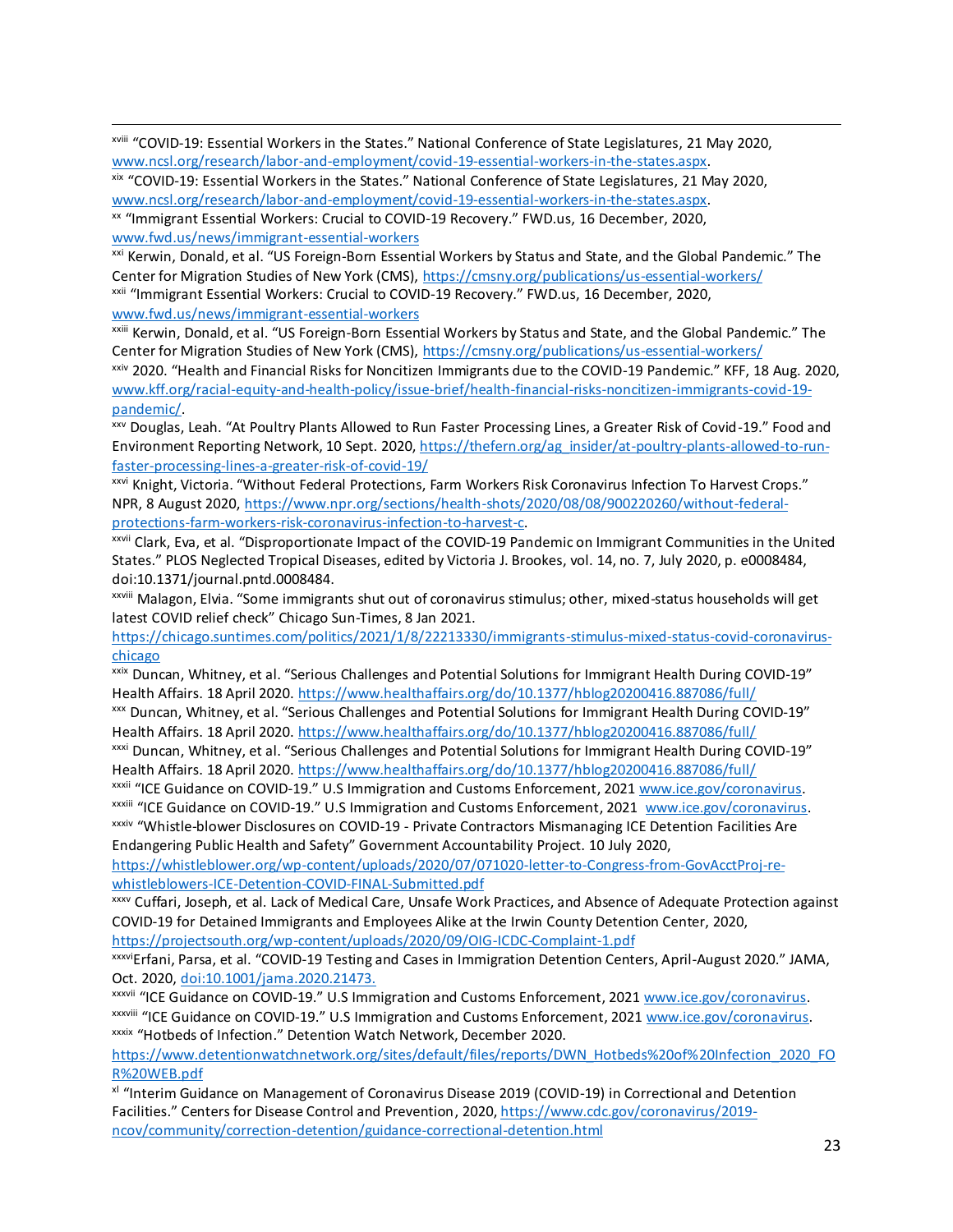xli Montoya-Galvez, Camilo. "ICE Resists Calls to Release Immigrants as Desperation Mounts over Coronavirus." CBS News, 26 March 2021, [www.cbsnews.com/news/coronavirus-ice-detainees-immigrants-released-lawsuits.](http://www.cbsnews.com/news/coronavirus-ice-detainees-immigrants-released-lawsuits)

xlii Katz, Matt. "ICE Releases Hundreds Of Immigrants As Coronavirus Spreads in Detention Centers. National Public Radio. 16 April 2020[, https://www.npr.org/sections/coronavirus-live-updates/2020/04/16/835886346/ice](https://www.npr.org/sections/coronavirus-live-updates/2020/04/16/835886346/ice-releases-hundreds-as-coronavirus-spreads-in-detention-centers)[releases-hundreds-as-coronavirus-spreads-in-detention-centers.](https://www.npr.org/sections/coronavirus-live-updates/2020/04/16/835886346/ice-releases-hundreds-as-coronavirus-spreads-in-detention-centers)

xliii Moore, Robert. "CDC recommended that migrants receive flu vaccine, but CBP rejected the idea" Washington Post. 25 Nov. 2019[. https://www.washingtonpost.com/immigration/cdc-recommended-that-migrants-receive-flu](https://www.washingtonpost.com/immigration/cdc-recommended-that-migrants-receive-flu-vaccine-but-cbp-rejected-the-idea/2019/11/25/8aba198e-0fb8-11ea-b0fc-62cc38411ebb_story.html)[vaccine-but-cbp-rejected-the-idea/2019/11/25/8aba198e-0fb8-11ea-b0fc-62cc38411ebb\\_story.html](https://www.washingtonpost.com/immigration/cdc-recommended-that-migrants-receive-flu-vaccine-but-cbp-rejected-the-idea/2019/11/25/8aba198e-0fb8-11ea-b0fc-62cc38411ebb_story.html)

xliv Sunita Patel, Soros, et al. "Conditions of Confinement in Immigration Detention Facilities" American Civil Liberties Union. [www.aclu.org/sites/default/files/pdfs/prison/unsr\\_briefing\\_materials.pdf.](http://www.aclu.org/sites/default/files/pdfs/prison/unsr_briefing_materials.pdf)

<sup>xlv</sup> "The Trump Administration's Mistreatment of Detained Immigrants: Deaths and Deficient Medical Care by For-Profit Detention Contractors", Report Committee on Oversight and Reform and Subcommittee on Civil Rights and Civil Liberties U.S. House of Representatives, Sept. 2020

[https://oversight.house.gov/sites/democrats.oversight.house.gov/files/2020-09-](https://oversight.house.gov/sites/democrats.oversight.house.gov/files/2020-09-24.%20Staff%20Report%20on%20ICE%20Contractors.pdf)

[24.%20Staff%20Report%20on%20ICE%20Contractors.pdf](https://oversight.house.gov/sites/democrats.oversight.house.gov/files/2020-09-24.%20Staff%20Report%20on%20ICE%20Contractors.pdf)

<sup>xlvi</sup> "The Trump Administration's Mistreatment of Detained Immigrants: Deaths and Deficient Medical Care by For-Profit Detention Contractors", Report Committee on Oversight and Reform and Subcommittee on Civil Rights and Civil Liberties U.S. House of Representatives, Sept. 2020

[https://oversight.house.gov/sites/democrats.oversight.house.gov/files/2020-09-](https://oversight.house.gov/sites/democrats.oversight.house.gov/files/2020-09-24.%20Staff%20Report%20on%20ICE%20Contractors.pdf)

[24.%20Staff%20Report%20on%20ICE%20Contractors.pdf](https://oversight.house.gov/sites/democrats.oversight.house.gov/files/2020-09-24.%20Staff%20Report%20on%20ICE%20Contractors.pdf)

xlvii "The Trump Administration's Mistreatment of Detained Immigrants: Deaths and Deficient Medical Care by For-Profit Detention Contractors", Report Committee on Oversight and Reform and Subcommittee on Civil Rights and Civil Liberties U.S. House of Representatives, Sept. 2020

[https://oversight.house.gov/sites/democrats.oversight.house.gov/files/2020-09-](https://oversight.house.gov/sites/democrats.oversight.house.gov/files/2020-09-24.%20Staff%20Report%20on%20ICE%20Contractors.pdf)

[24.%20Staff%20Report%20on%20ICE%20Contractors.pdf](https://oversight.house.gov/sites/democrats.oversight.house.gov/files/2020-09-24.%20Staff%20Report%20on%20ICE%20Contractors.pdf)

xlviii "The Trump Administration's Mistreatment of Detained Immigrants: Deaths and Deficient Medical Care by For-Profit Detention Contractors", Report Committee on Oversight and Reform and Subcommittee on Civil Rights and Civil Liberties U.S. House of Representatives, Sept. 2020

[https://oversight.house.gov/sites/democrats.oversight.house.gov/files/2020-09-](https://oversight.house.gov/sites/democrats.oversight.house.gov/files/2020-09-24.%20Staff%20Report%20on%20ICE%20Contractors.pdf)

[24.%20Staff%20Report%20on%20ICE%20Contractors.pdf](https://oversight.house.gov/sites/democrats.oversight.house.gov/files/2020-09-24.%20Staff%20Report%20on%20ICE%20Contractors.pdf)

xlix Duncan, Whitney, et al. "Serious Challenges and Potential Solutions for Immigrant Health During COVID-19" Health Affairs. 18 April 2020.<https://www.healthaffairs.org/do/10.1377/hblog20200416.887086/full/> <sup>l</sup> <https://www.cdc.gov/coronavirus/2019-ncov/vaccines/recommendations.html>

li [https://justicelab.columbia.edu/sites/default/files/content/COVID\\_Vaccine\\_White\\_Paper.pdf](https://justicelab.columbia.edu/sites/default/files/content/COVID_Vaccine_White_Paper.pdf)

lii "COVID-19 Vaccination Playbook" State of Louisiana, 16 Oct. 2020[, https://ldh.la.gov/assets/oph/Center-](https://ldh.la.gov/assets/oph/Center-PHCH/Center-PH/immunizations/COVID19VaccinePlaybook.pdf)[PHCH/Center-PH/immunizations/COVID19VaccinePlaybook.pdf](https://ldh.la.gov/assets/oph/Center-PHCH/Center-PH/immunizations/COVID19VaccinePlaybook.pdf)

liii "ICE Statistics." U.S Immigration and Customs Enforcement, 2021[. www.ice.gov/remove/statistics.](http://www.ice.gov/remove/statistics) liv "Provider Bulletin." California Dept of Health, 12 February 2021,

[www.cdph.ca.gov/Programs/CID/DCDC/Pages/COVID-19/Provider-Bulletin-2-12-21.aspx.](http://www.cdph.ca.gov/Programs/CID/DCDC/Pages/COVID-19/Provider-Bulletin-2-12-21.aspx)

lv "U.S. Unauthorized Immigrant Population Estimates by State, 2016." Pew Research Center, Hispanic Trends Project, 5 Feb. 2019[, www.pewresearch.org/hispanic/interactives/u-s-unauthorized-immigrants-by-state/.](http://www.pewresearch.org/hispanic/interactives/u-s-unauthorized-immigrants-by-state/) lvi Madan, MONIQUE O, et all. "Undocumented immigrants in Florida getting shut out of access to COVID-19 vaccine" Miami Herald, 8 April 2021.

<https://www.miamiherald.com/news/local/immigration/article250466306.html>

lvii "COVID-19 Vaccine Frequently Asked Questions" Massachusetts Government, 2021, [www.mass.gov/info](http://www.mass.gov/info-details/covid-19-vaccine-frequently-asked-questions)[details/covid-19-vaccine-frequently-asked-questions.](http://www.mass.gov/info-details/covid-19-vaccine-frequently-asked-questions)

lviii "COVID-19 Vaccine Frequently Asked Questions" Massachusetts Government, 2021, [www.mass.gov/info](http://www.mass.gov/info-details/covid-19-vaccine-frequently-asked-questions)[details/covid-19-vaccine-frequently-asked-questions.](http://www.mass.gov/info-details/covid-19-vaccine-frequently-asked-questions)

lix Kerwin, Donald, et all. "US Foreign-Born Essential Workers by Status and State, and the Global Pandemic." The Center for Migration Studies of New York (CMS),<https://cmsny.org/publications/us-essential-workers/>

<sup>1x</sup> Montoya-Galvez, Camilo. "Questions surround COVID-19 vaccine timeline for immigrants in ICE custody" CBS News, 18 Jan. 2020[, https://www.cbsnews.com/news/covid-19-vaccine-timeline-immigrants-ice-custody/](https://www.cbsnews.com/news/covid-19-vaccine-timeline-immigrants-ice-custody/)